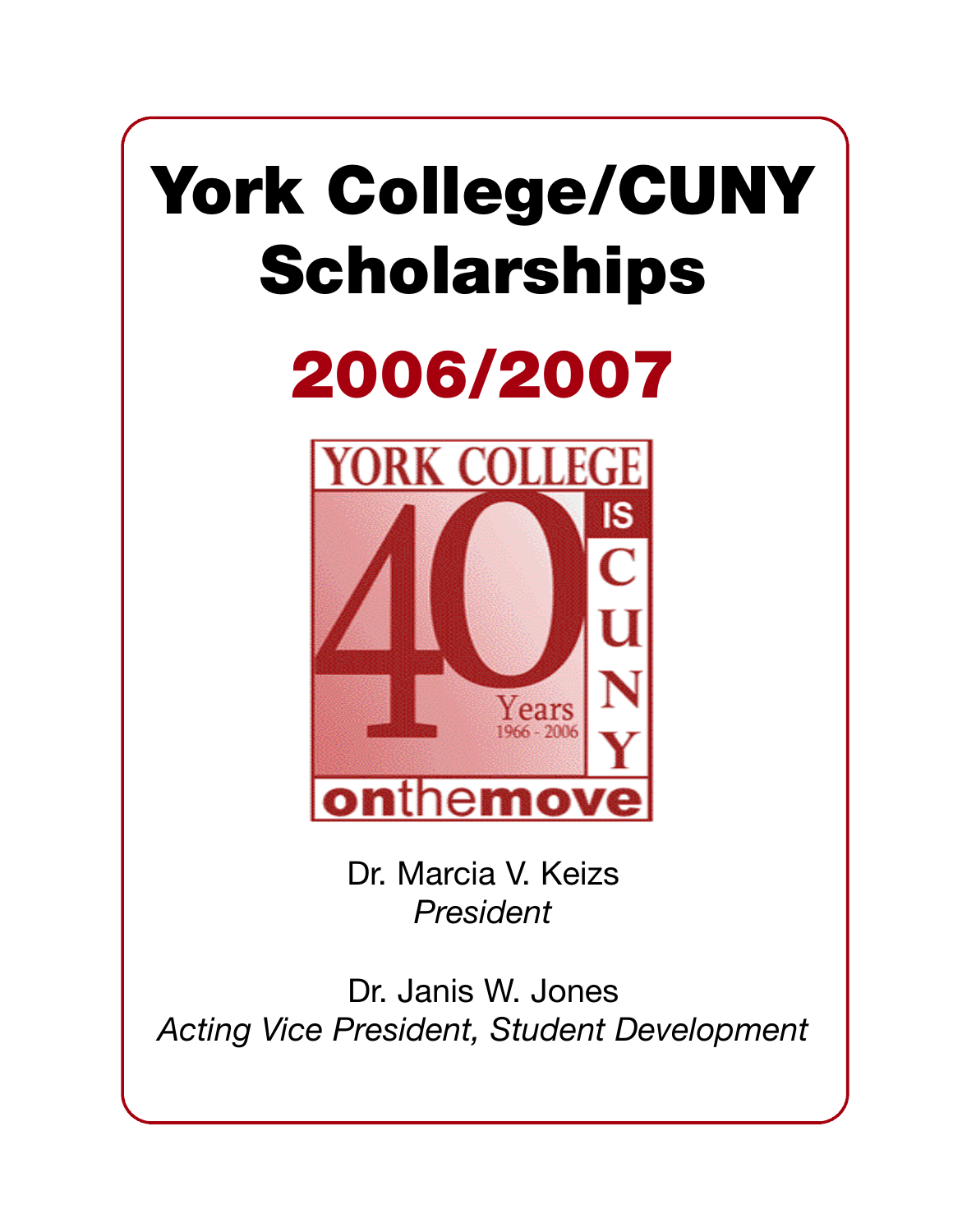October 17, 2006

Dear Students:

I am pleased to share the fall edition of the *2006-2007 Scholarships and Awards* booklet with you. I urge you to take advantage of the numerous scholarships, grants and awards that are made available each year by the York College Auxiliary Enterprises, the York College Foundation, friends of York College, the York College Alumni Association Inc., as well as by government, non-profit agencies, and private organizations.

In the past, many York College students have successfully availed themselves of these financial opportunities. This year I hope to announce many more of your names among our scholarship recipients.

Further information and applications for selected scholarships are available in the Office of Student Activities, Room 1E01. Additional copies of this publication are available in the Library, the Office of Academic Affairs, the Financial Aid Office, Admissions, and the Office of Student Activities.

Good luck in your academic endeavors, and I hope that this booklet assists you in pursuing your dreams at York.

Sincerely,

Marcia V. Keizs President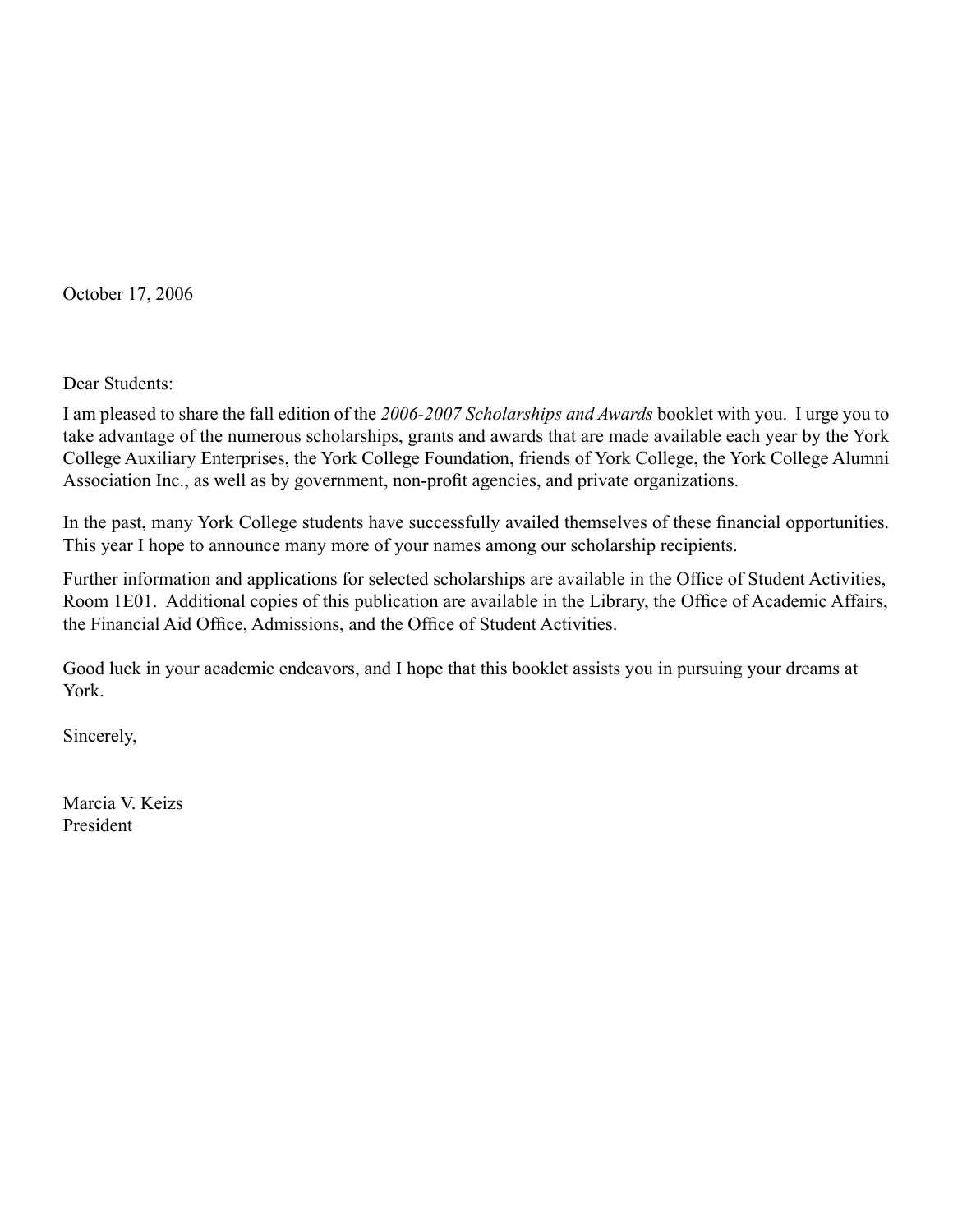# **Scholarship Eligibility Criteria and Conditions**

Conditions applicable to York College Scholarships

- Applicants must be enrolled, matriculated students at York College:
	- $\circ$  Full time a minimum of 12 credits
	- $\circ$  Part time a minimum of 6 credits
- Some scholarships may be renewable.
- Academic progress and cumulative GPA are reviewed at the close of each semester to determine eligibility for the upcoming academic year/semester.
- York College awards are applicable to Fall and Spring semesters only.
- Awards will be revoked if you are not enrolled at York College every Fall and Spring semester during the lifetime of the award.
- Revoked awards will not be reinstated.
- Awards are applicable to tuition and fees at York College and reasonable educational expenses.
- All scholarships apply to tuition and fees first.
- The total amount of all awards, including any received from New York State grant programs or any other tuition specific award from York College or from an external organization may not exceed your actual tuition charges.
- Only ONE York College scholarship may be in effect at any one time.
- The issuance, continuation, and renewal of awards are subject to compliance with all governmental, York and CUNY eligibility requirements, policy, regulations, procedures and academic and disciplinary standards.
- Awards are subject to CUNY's Tuition and Fee policies in effect at the time.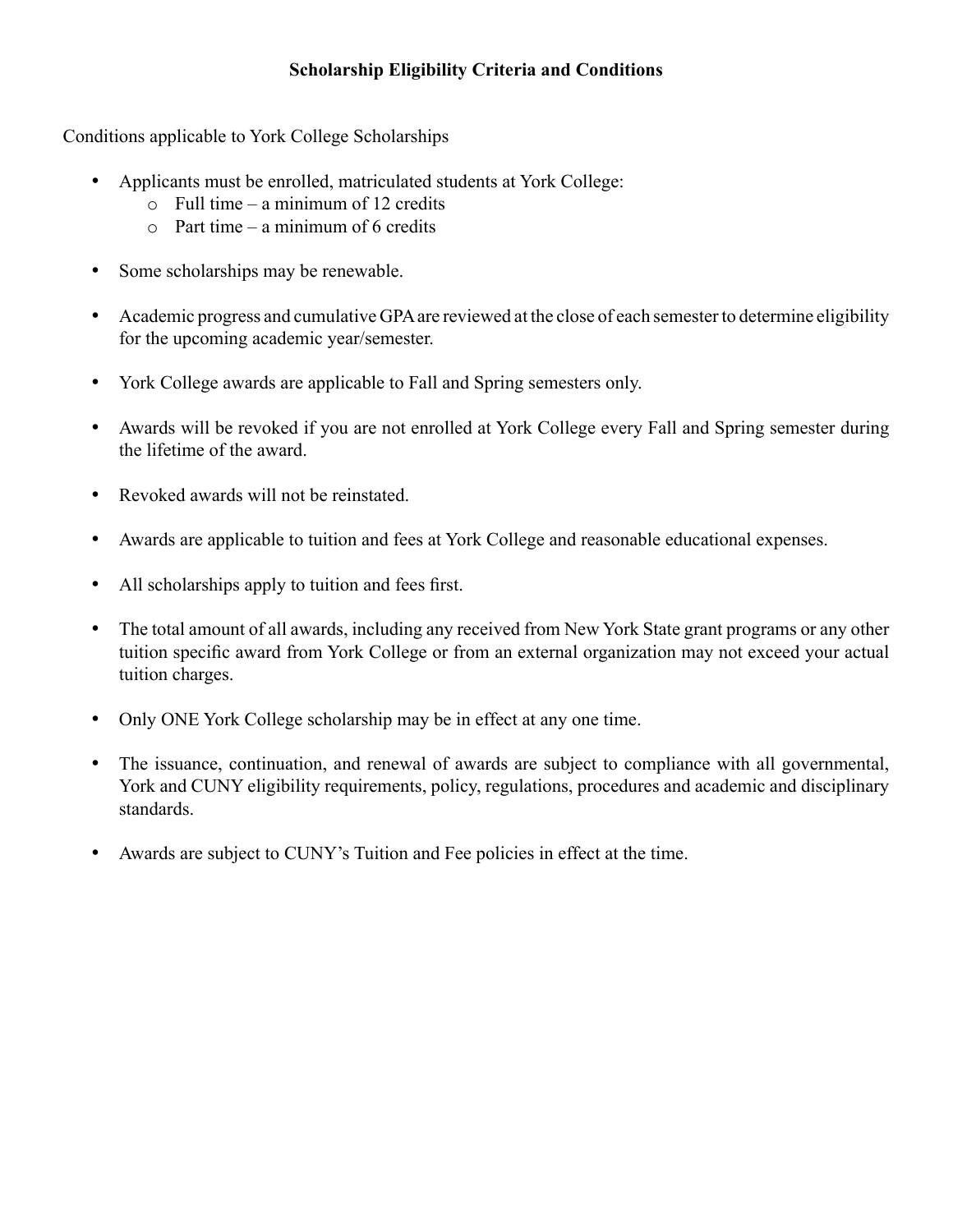# **York College The City University of New York 94-20 Guy R. Brewer Boulevard Jamaica, New York 11451**

# **Scholarship Application Academic Year 2006-2007**

- I. PERSONAL DATA:
	- 1. Name:

| Last                         | First                                | Middle Initial                                                                                                         |
|------------------------------|--------------------------------------|------------------------------------------------------------------------------------------------------------------------|
| 2. Mailing Address:          |                                      |                                                                                                                        |
| 3.                           |                                      |                                                                                                                        |
|                              |                                      |                                                                                                                        |
| 4.                           |                                      |                                                                                                                        |
| 5. E-mail address:           |                                      |                                                                                                                        |
|                              |                                      | <u> 1989 - Johann John Stoff, deutscher Stoff, der Stoff, der Stoff, der Stoff, der Stoff, der Stoff, der Stoff, d</u> |
|                              |                                      | 6. Social Security Number (last four digits only) $\frac{1}{\sqrt{2}}$ = $\frac{1}{\sqrt{2}}$                          |
|                              |                                      | NAME OF SCHOLARSHIP FOR WHICH YOU ARE APPLYING :                                                                       |
|                              |                                      | <u> 1989 - Johann John Stone, mars eta bainar eta bainar eta baina eta baina eta baina eta baina eta baina eta b</u>   |
| <b>ACADEMIC INFORMATION:</b> |                                      |                                                                                                                        |
|                              |                                      |                                                                                                                        |
| 2.                           | Total number of credits earned:      |                                                                                                                        |
| 3.                           | Total number of York credits earned: |                                                                                                                        |
| 4. Cumulative GPA:           |                                      |                                                                                                                        |

All applications must be submitted by **December 12, 2006** to the College-Wide Scholarship Committee, **Room 2F01**.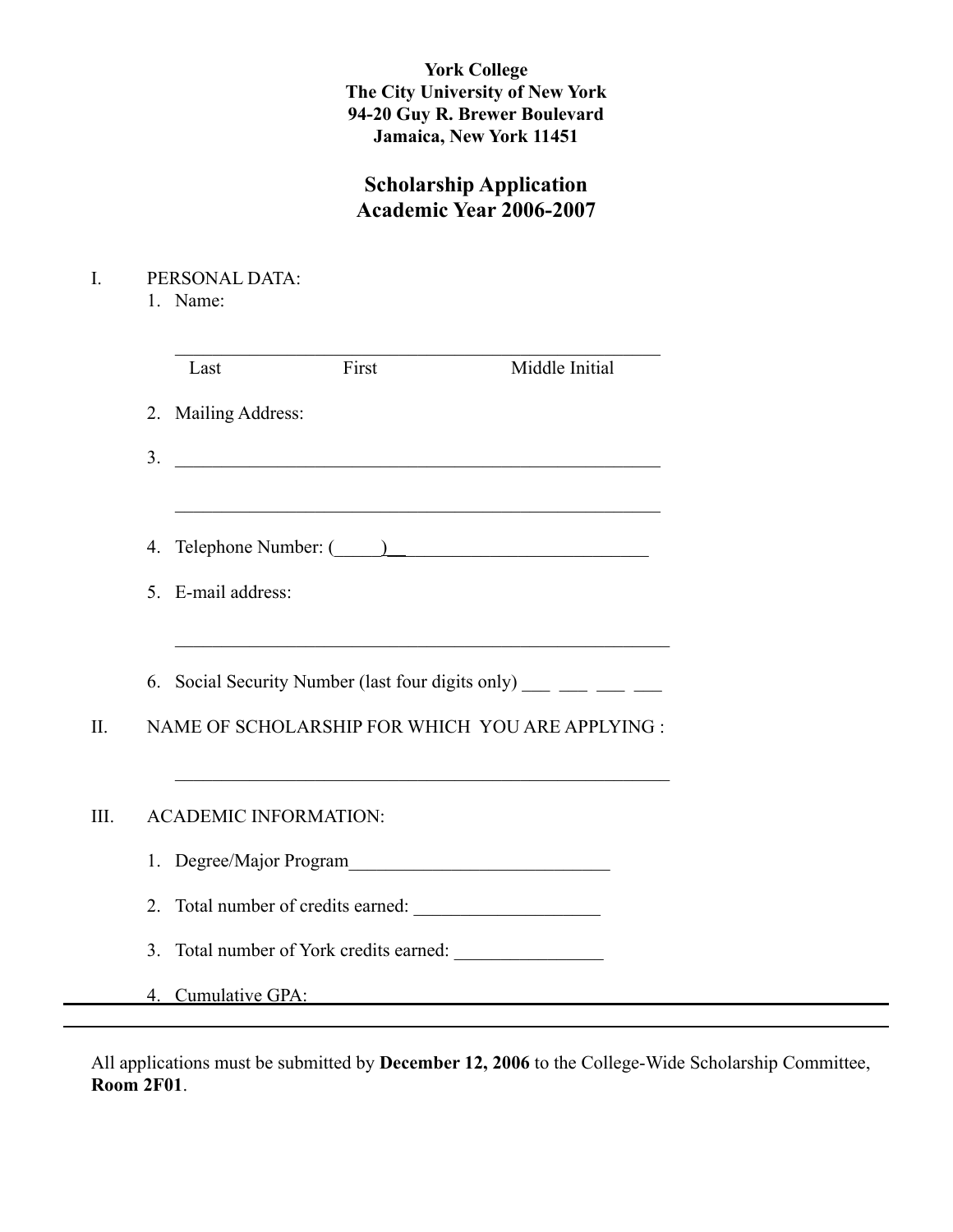#### **York College The City University of New York 94-20 Guy R. Brewer Boulevard Jamaica, New York 11451**

# **Reference Letter**

Social Security Number (last four digits only) \_\_\_\_ \_\_\_ \_\_\_\_ \_\_\_\_

Please sign one of the following:

Name of Student: \_\_\_\_\_\_\_\_\_\_\_\_\_\_\_\_\_\_\_\_\_\_\_\_\_\_\_\_\_\_\_\_\_\_\_\_\_\_\_\_\_\_\_\_\_\_\_\_\_\_\_\_\_\_\_\_

I *waive* my right to read this letter of reference. I *do not* waive my right to read this letter of reference.

| Signature         | Date | Signature | Date |
|-------------------|------|-----------|------|
| Name of reference |      |           |      |

#### *To be completed by reference:*

- 1. How long have you known this student?
- 2. In what capacity do you know this student?
- 3. Please discuss the student's academic achievements, intellectual curiosity, critical thinking, written and verbal communication skills, maturity, motivation, work habits, and interpersonal skills.

Please type your response to the questions above on a separate page(s). Be sure to include the student's name and your name on each page.

#### **Contact Information:**

| Reference Name         | Title                       |  |
|------------------------|-----------------------------|--|
| <b>Mailing Address</b> |                             |  |
|                        |                             |  |
|                        |                             |  |
| E-mail Address         | Phone number with area code |  |
| Reference Signature    | Date                        |  |
|                        |                             |  |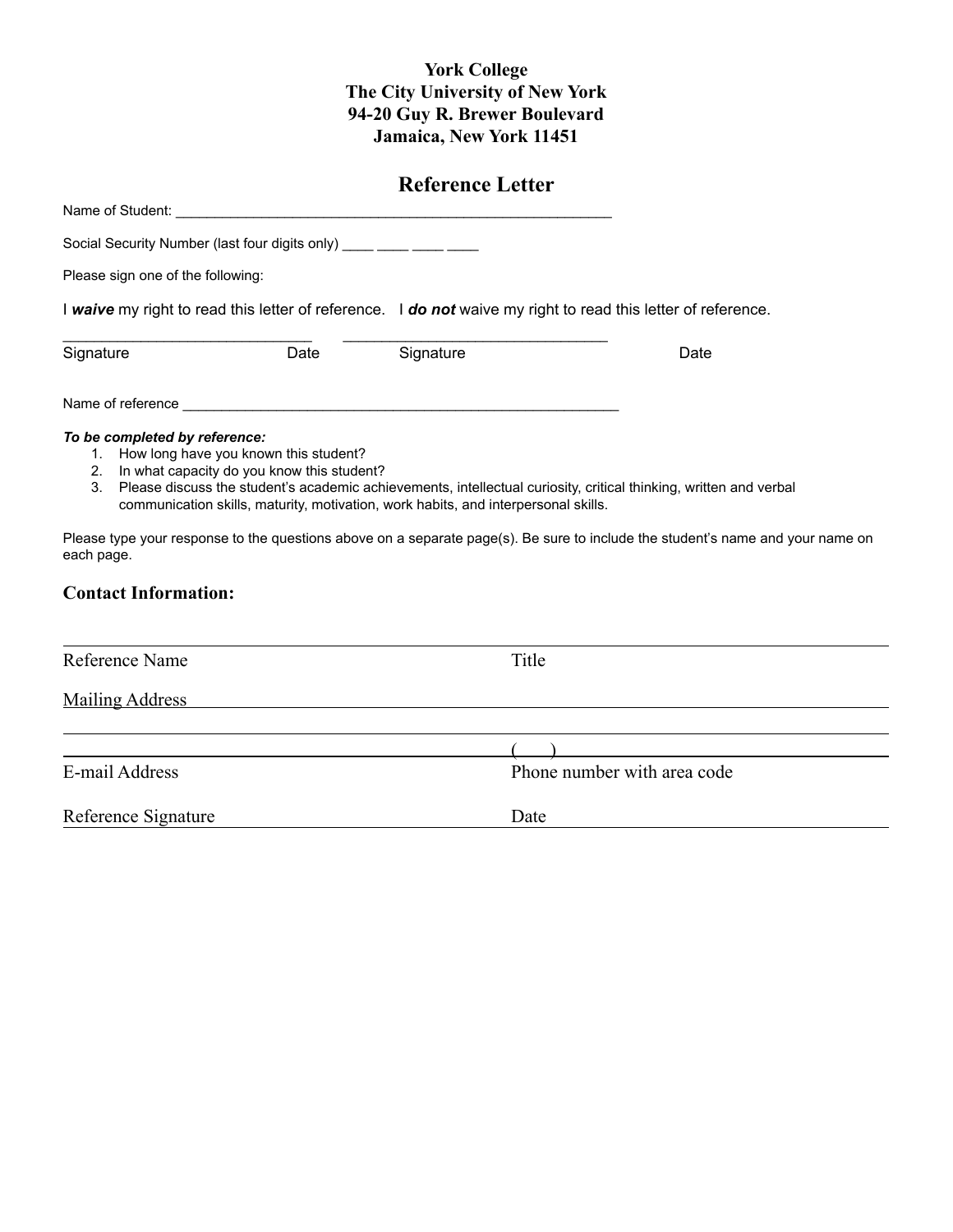### **NAME OF SCHOLARSHIP:** Air Cargo

**VALUE OF SCHOLARSHIP:** One scholarship, \$2,000.00 per semester, awarded Spring 2007.

**DESCRIPTION:** Provides tuition support only, to students in either their junior or senior year of study who are pursuing an undergraduate degree in aviation, either cargo or passenger.

#### **ELIGIBILITY CRITERIA:**

- Minimum 3.0 GPA (Junior at least 61 credits, Senior at least 94 credits)
- Enrolled in or completed at least one of the Aviation Management courses offered by York College
- Must be an air cargo employee, or their child, spouse or sibling; or a passenger airline employee, or their child, spouse or sibling.

#### **TO APPLY:**

Complete Air Cargo application

**DUE DATE:** Tuesday, December 12, 2006 Submit completed application to:

> **CUNY Aviation Institute at York College Room AC 2H06 94-20 Guy R. Brewer Boulevard Jamaica, NY 11451 Attention: Air Cargo Association Scholarship Committee**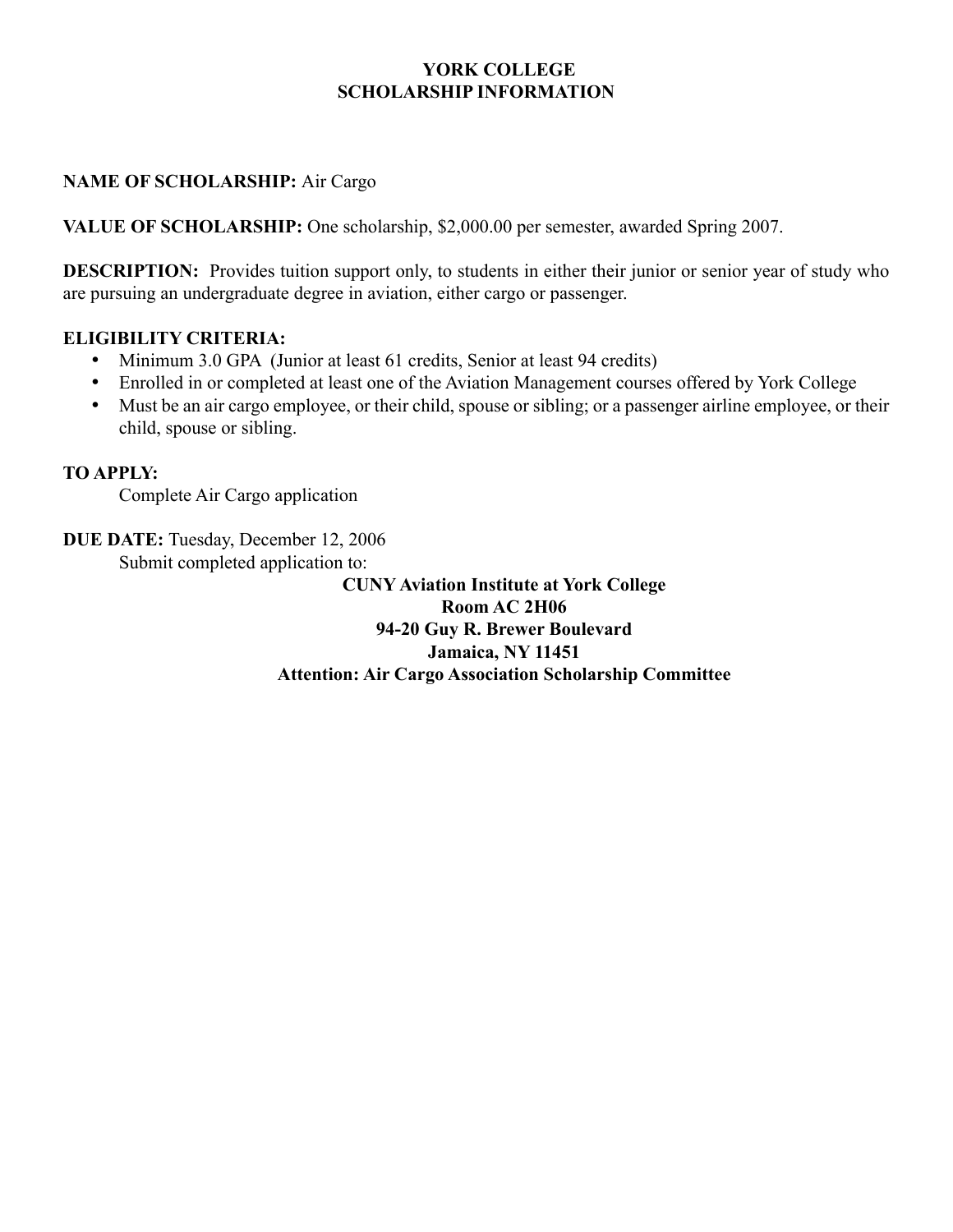### **NAME OF SCHOLARSHIP:** Anthony Mason Scholarship

#### **VALUE OF SCHOLARSHIP**: One scholarship totaling \$500.00 awarded Spring 2007

#### **DESCRIPTION:**

Established in the name, and in appreciation of, Anthony Mason, a native Southeast Queens resident and former NBA player.

#### **ELIGIBILITY CRITERIA:**

- African-American male or female
- Graduate of New York City high school
- Demonstrated academic and athletic excellence
- Full-time matriculated student
- Member of a York College Intercollegiate Team.

#### **TO APPLY:**

- Complete application
- Submit two letters of recommendation, one of which must be from a member of the York College faculty
- Submit an essay or a personal statement of up to 500 words describing your educational or career objectives. Please remember that your essay should be of the kind that illustrates to the scholarship review committee why you should receive the award.

#### **DUE DATE**: Tuesday, December 12, 2006

Submit completed application with essay or personal statement to:

**Health and Physical Education Room 201, Health and Physical Education Complex York College/CUNY 94-20 Guy R. Brewer Boulevard Jamaica, NY 11451 Attention: Ronald St. John**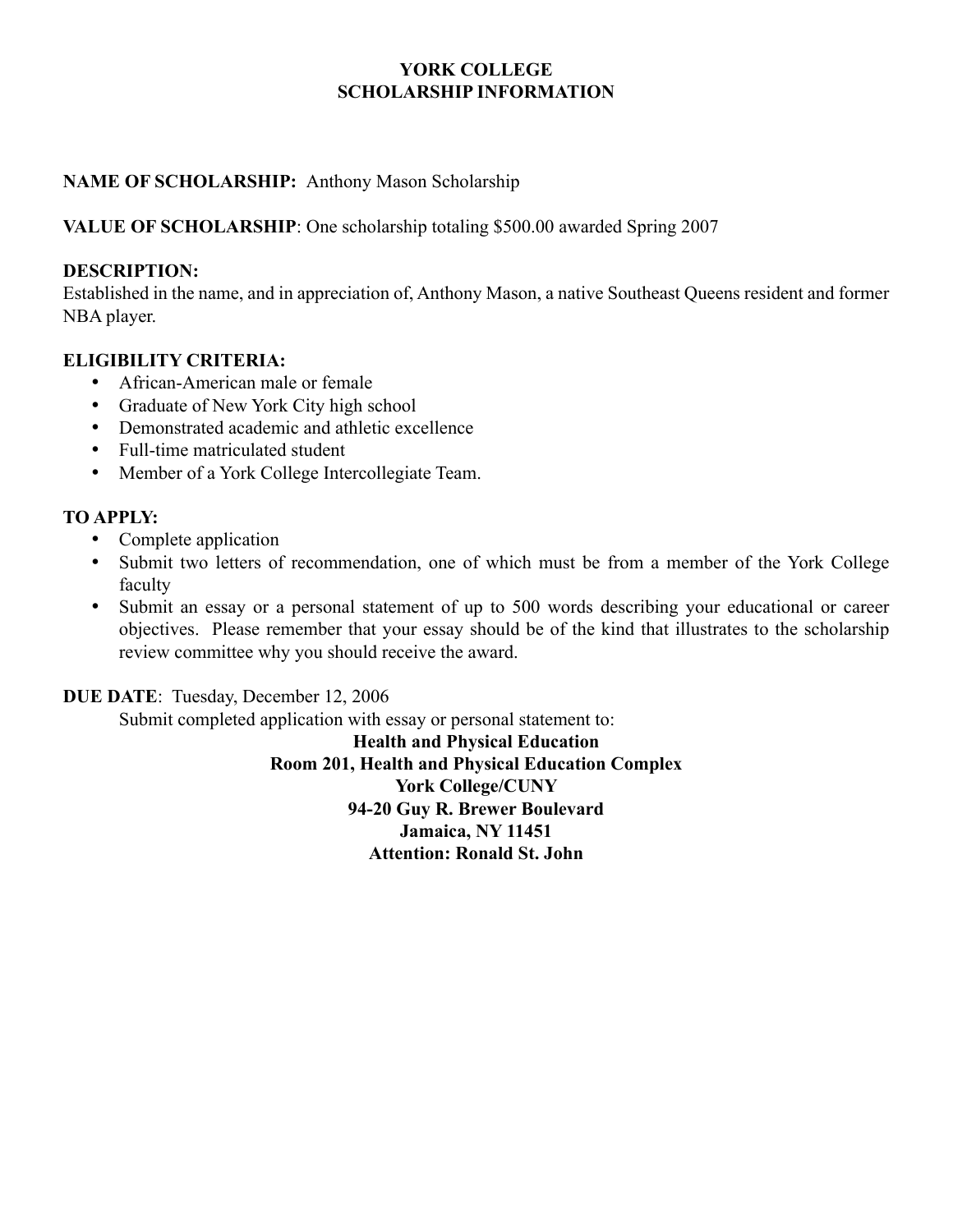# **NAME OF SCHOLARSHIP**: Mortimer J. Gold Memorial Scholarship

**VALUE OF SCHOLARSHIP:** Four scholarships totaling \$400.00 each (one in each area noted below), awarded Spring 2007

#### **DESCRIPTION:**

Established to support academically promising sophomores majoring in Business, Communication Technology, Health Professions or Teacher Education. The award may be used toward tuition and fees, or if tuition and fees are covered by other means, to help purchase books and educational supplies, or support transportation costs.

#### **ELIGIBILITY CRITERIA**:

- Full-time matriculated student (24 credits or more), at least 12 completed at York College
- Declared major in Business, Communication Technology, Health Professions or Teacher Education
- Cumulative GPA of 3.0 or higher.

#### **TO APPPLY**:

- Complete application
- Submit two letters of recommendation, one of which must be from a member of the York College faculty
- Submit an essay or a personal statement of up to 500 words describing your educational or career objectives. Please remember that your essay should be of the kind that illustrates to the scholarship review committee why you should receive the award.

#### **DUE DATE:** Tuesday, December 12, 2006

Submit completed application with essay or personal statement to: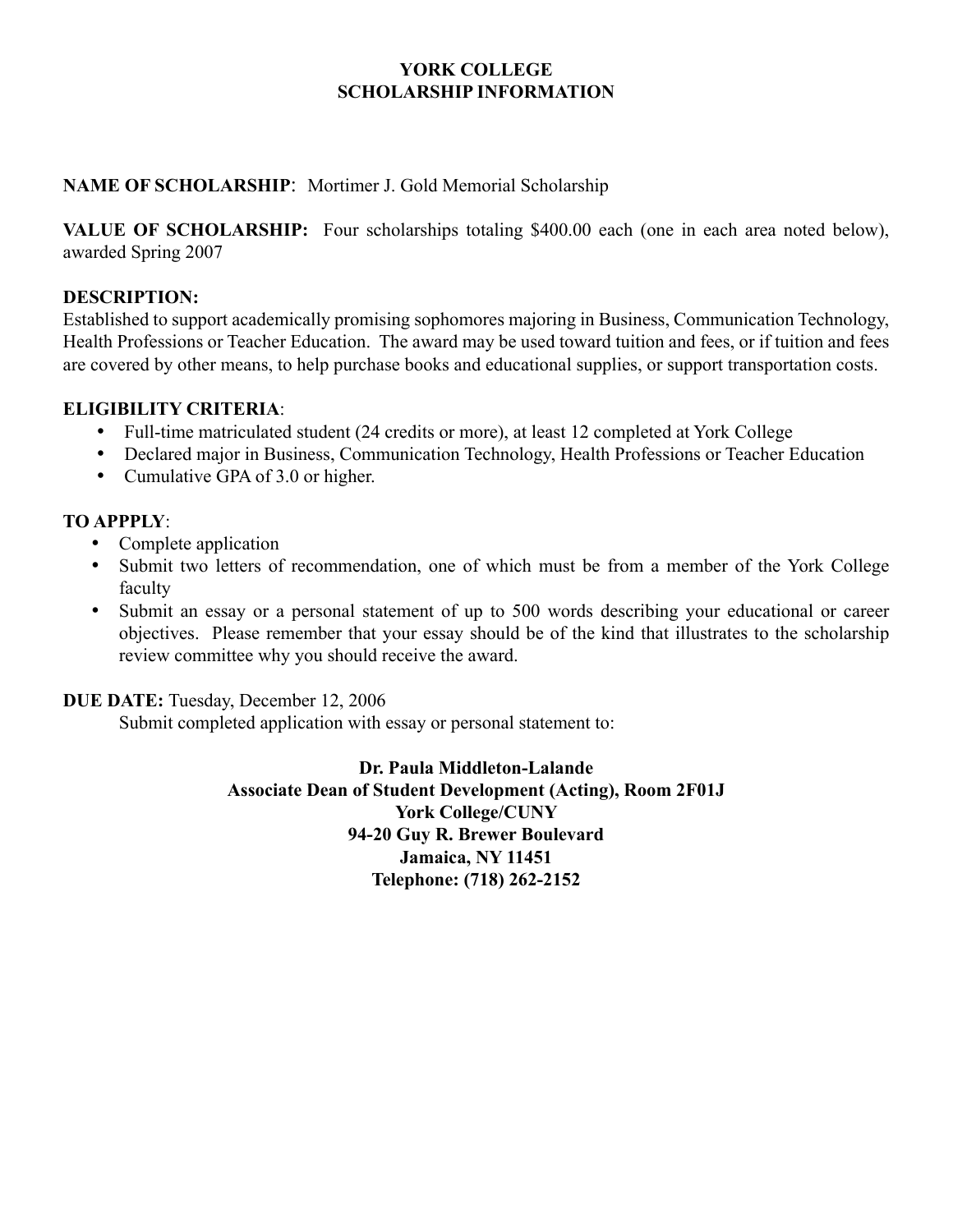**NAME OF SCHOLARSHIP**: York College Auxiliary Enterprises Disabled Student Scholarship

**VALUE OF SCHOLARSHIP:** Four scholarships, each totaling \$275.00, awarded Spring 2007

**DESCRIPTION**: This scholarship recognizes the academic achievement of students with disabilities. The award may be used toward tuition and fees, or if tuition and fees are covered by other means, to help purchase books and educational supplies, or support transportation costs.

### **ELIGIBILITY CRITERIA**:

- Full-time matriculated Student (minimum of 12 credits)
- Registered with York College Office for students with Disabilities
- Cumulative GPA of 3.00 or higher.

### **TO APPPLY**:

- Complete application
- Submit two letters of recommendation, one of which must be from a member of the York College faculty
- Submit an essay or a personal statement of up to 500 words describing your educational or career objectives. Please remember that your essay should be of the kind that illustrates to the scholarship review committee why you should receive the award.

#### **DUE DATE:** Tuesday, December 12, 2006

Submit completed application with essay or personal statement to: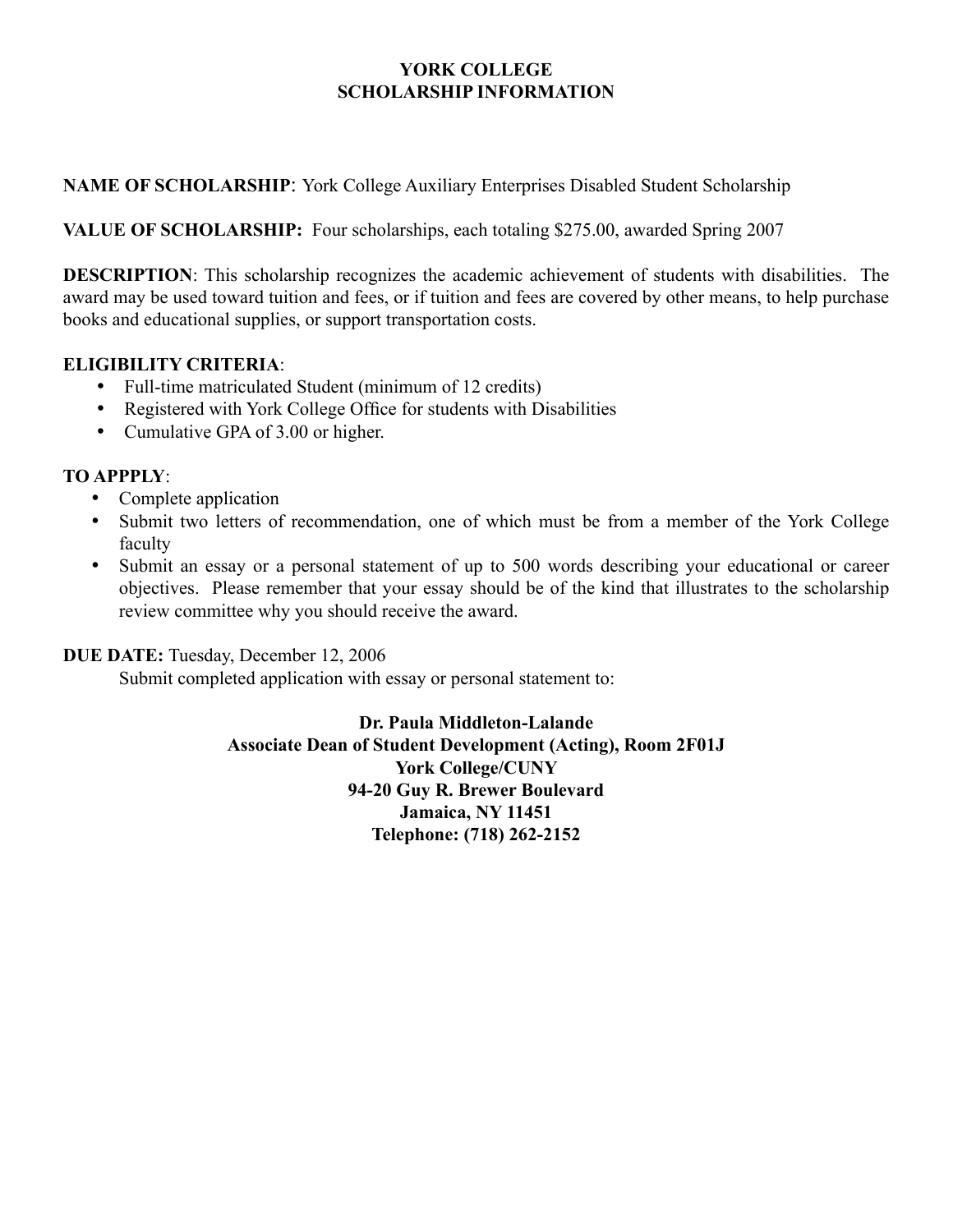**NAME OF SCHOLARSHIP:** York College Auxiliary Enterprises Transfer Student Scholarship

**VALUE OF SCHOLARSHIP:** Four (4) scholarships, each totaling \$200.00, awarded Spring 2007

**DESCRIPTION**: This scholarship recognizes the academic achievement of transfer students entering York College with an Associate Degree. The award may be used toward tuition and fees, or if tuition and fees are covered by other means, to help purchase books and educational supplies, or support transportation costs.

### **ELIGIBILITY CRITERIA**:

- With an Associate Degree
	- o Transferring a minimum of 24 credits
	- o Full-time matriculated Student (minimum of 12 credits)
	- o Evidence of extra curricular or community service
	- o Cumulative GPA of 3.25 or higher.

### **TO APPPLY**:

- Complete application
- Submit two letters of recommendation
- Submit an essay or a personal statement of up to 500 words describing your educational or career objectives. Please remember that your essay should be of the kind that illustrates to the scholarship review committee why you should receive the award.

# **DUE DATE:** Tuesday, December 12, 2006

Submit completed application with essay or personal statement to: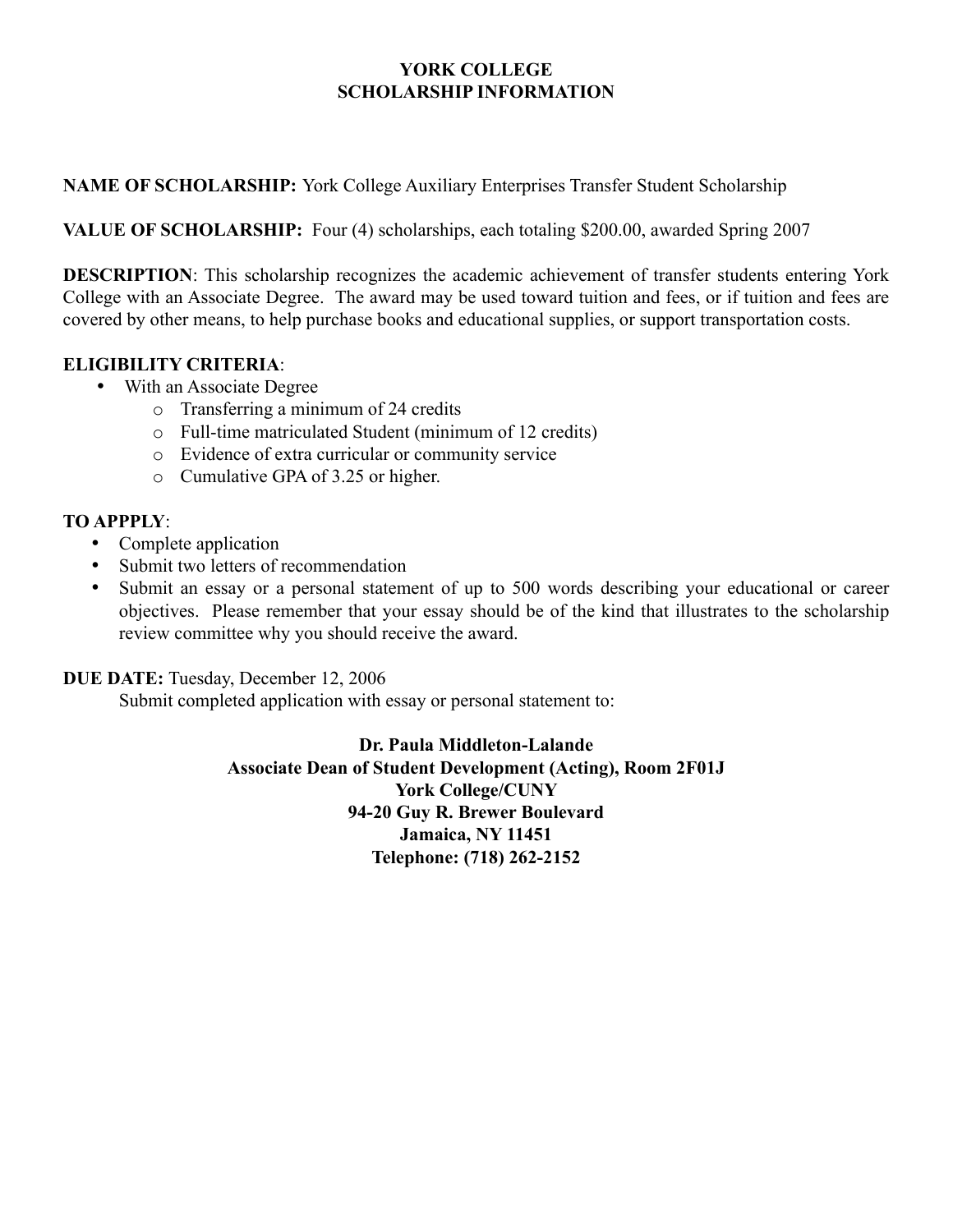**NAME OF SCHOLARSHIP:** York College Auxiliary Enterprises Transfer Student Scholarship

**VALUE OF SCHOLARSHIP:** Four (4) scholarships, each totaling \$200.00, awarded Spring 2007

**DESCRIPTION**: This scholarship recognizes the academic achievement of four transfer students entering York College without an Associate Degree. The award may be used toward tuition and fees, or if tuition and fees are covered by other means, to help purchase books and educational supplies, or support transportation costs.

### **ELIGIBILITY CRITERIA**:

- Without an Associate Degree
	- o Transferring a minimum of 24 credits
	- o Full-time matriculated Student (minimum of 12 credits)
	- o Evidence of extra curricular or community service
	- o Cumulative GPA of 3.25 or higher.

### **TO APPPLY**:

- Complete application
- Submit two letters of recommendation
- Submit an essay or a personal statement of up to 500 words describing your educational or career objectives. Please remember that your essay should be of the kind that illustrates to the scholarship review committee why you should receive the award.

# **DUE DATE:** Tuesday, December 12, 2006

Submit completed application with essay or personal statement to: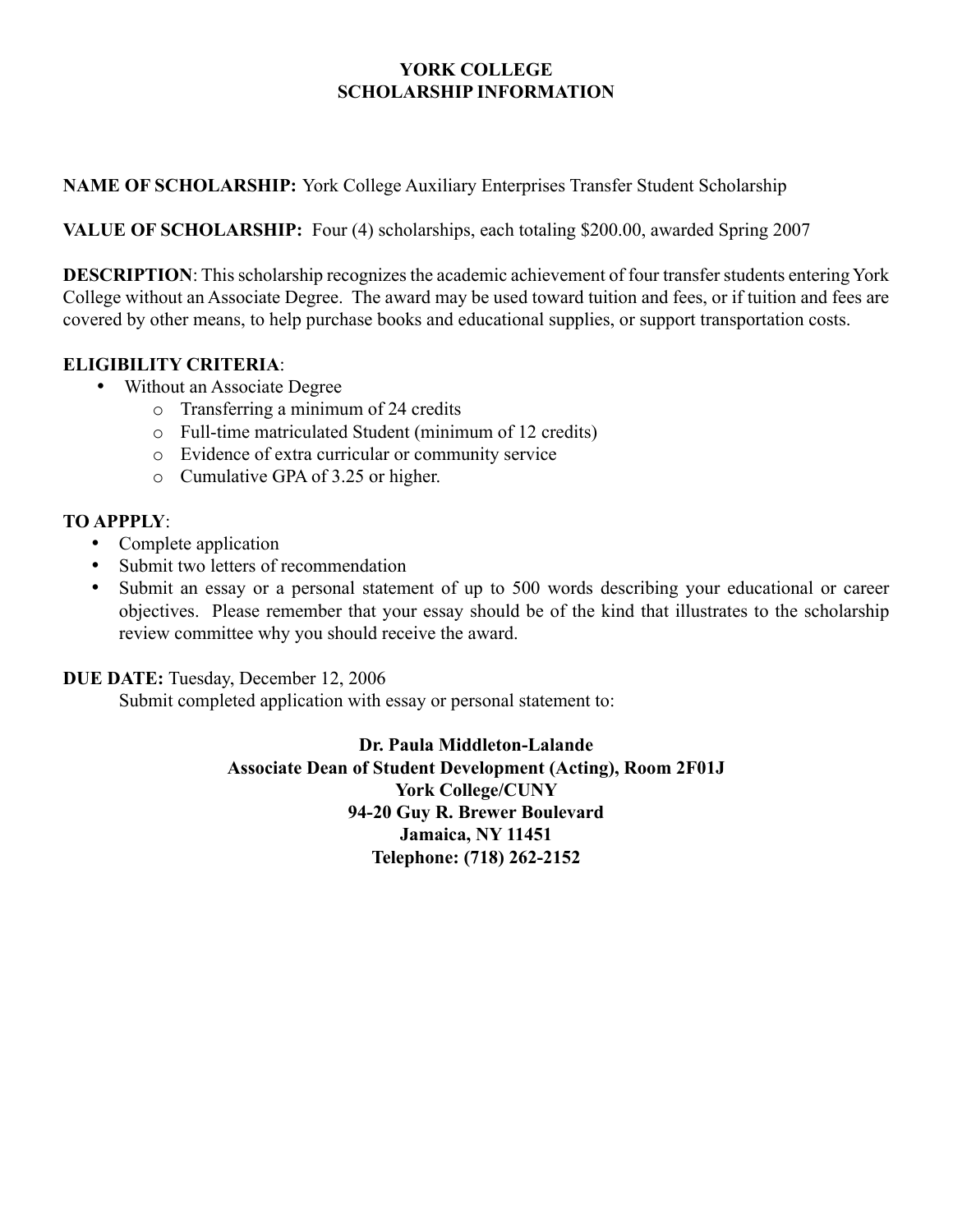**NAME OF SCHOLARSHIP:** York College Auxiliary Enterprises Senior (full-time) Academic Excellence Scholarship

#### **VALUE OF SCHOLARSHIP: S**ix (6) scholarships each totaling \$500.00, awarded Spring 2007

**DESCRIPTION**: This scholarship recognizes the academic achievement of continuing students in his or her senior year (94 credits or more). The award may be used toward tuition and fees, or if tuition and fees are covered by other means, to help purchase books and educational supplies, or support transportation costs.

#### **ELIGIBILITY CRITERIA**:

- Full-time matriculated senior (94 credits or more), at least 24 completed at York College
- Cumulative GPA of 3.25 or higher.

#### **TO APPPLY**:

- Complete application
- Submit two letters of recommendation, one of which must be from a member of the York College faculty
- Submit an essay or a personal statement of up to 500 words describing your educational or career objectives. Please remember that your essay should be of the kind that illustrates to the scholarship review committee why you should receive the award.

#### **DUE DATE:** Tuesday, December 12, 2006

Submit completed application with essay or personal statement to: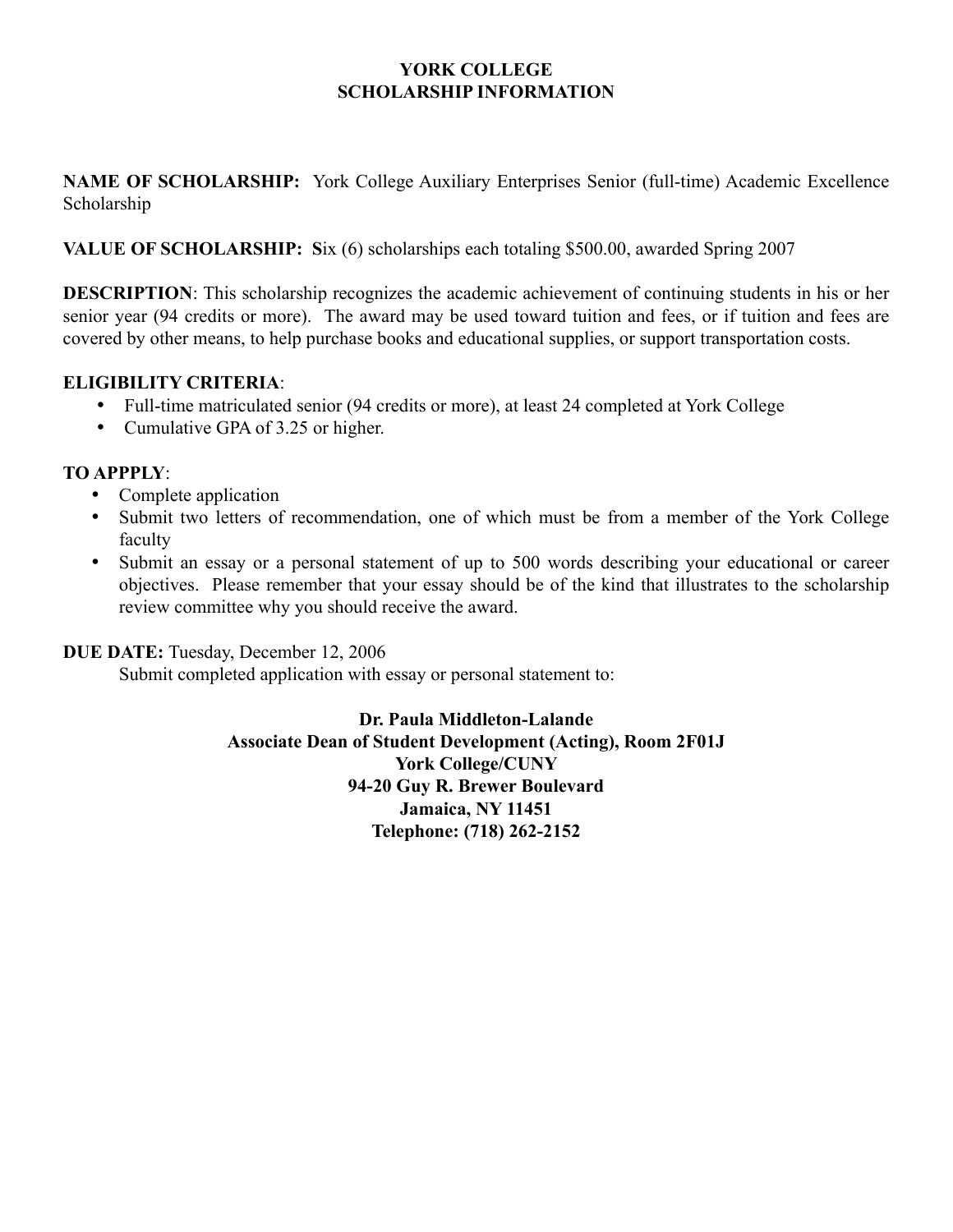**NAME OF SCHOLARSHIP:** York College Auxiliary Enterprises Senior (part-time) Academic Excellence Scholarship

#### **VALUE OF SCHOLARSHIP:** Four (4) scholarships, each totaling \$250.00, awarded Spring 2007

**DESCRIPTION**: This scholarship recognizes the academic achievement of continuing students in his or her senior year (94 credits or more). The award may be used toward tuition and fees, or if tuition and fees are covered by other means, to help purchase books and educational supplies, or support transportation costs.

#### **ELIGIBILITY CRITERIA**:

- Part-time matriculated senior (94 credits or more), at least 24 completed at York College
- Cumulative GPA of 3.25 or higher
- Must be registered for at least six (6) credits.

### **TO APPPLY**:

- Complete application
- Submit two letters of recommendation, one of which must be from a member of the York College faculty
- Submit an essay or a personal statement of up to 500 words describing your educational or career objectives. Please remember that your essay should be of the kind that illustrates to the scholarship review committee why you should receive the award.

#### **DUE DATE:** Tuesday, December 12, 2006

Submit completed application with essay or personal statement to: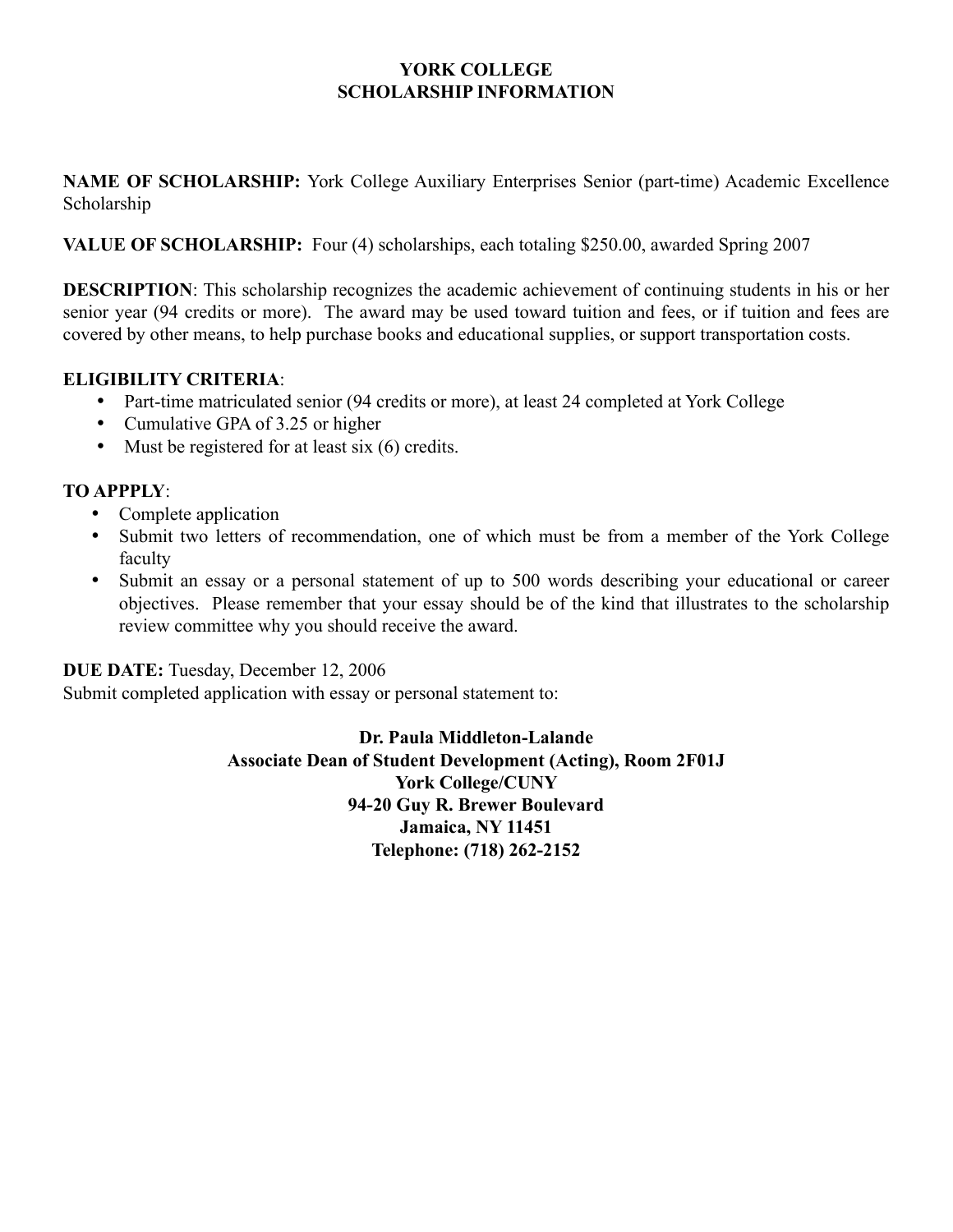**NAME OF SCHOLARSHIP:** York College Auxiliary Enterprises Junior (full-time) Academic Excellence Scholarship

### **VALUE OF SCHOLARSHIP:** Six (6) scholarships, each totaling \$500.00, awarded Spring 2007

**DESCRIPTION**: This scholarship recognizes the academic achievement of full-time students in their junior year (61 – 93.5 credits). The award may be used toward tuition and fees, or if tuition and fees are covered by other means, to help purchase books and educational supplies, or support transportation costs.

### **ELIGIBILITY CRITERIA**:

- Full-time matriculated junior (61 93.5 credits), at least 12 completed at York College
- Cumulative GPA of 3.25 or higher.

### **TO APPPLY**:

- Complete application
- Submit two letters of recommendation, one of which must be from a member of the York College faculty
- Submit an essay or a personal statement of up to 500 words describing your educational or career objectives. Please remember that your essay should be of the kind that illustrates to the scholarship review committee why you should receive the award.

#### **DUE DATE:** Tuesday, December 12, 2006

Submit completed application with essay or personal statement to: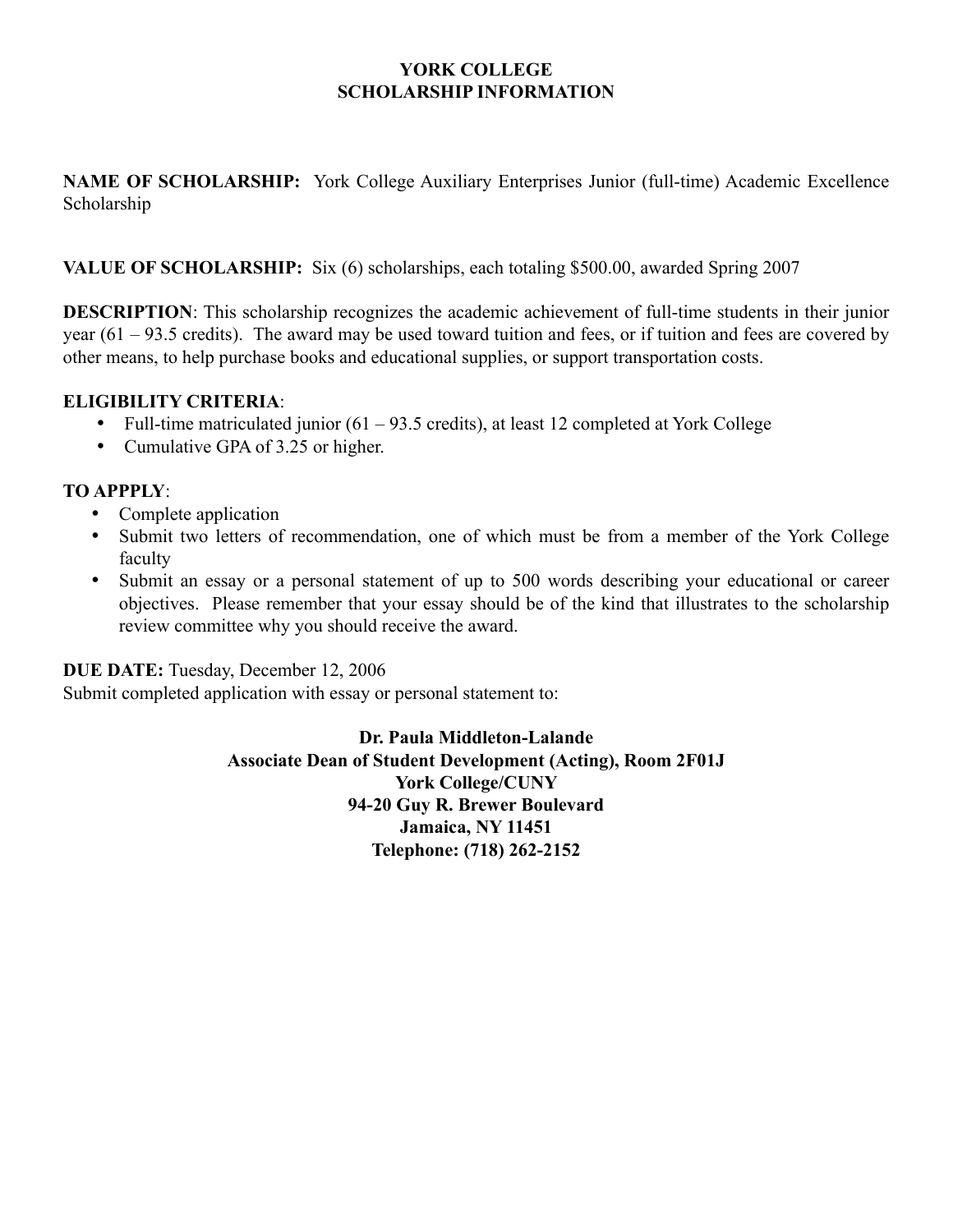**NAME OF SCHOLARSHIP:** York College Auxiliary Enterprises Junior (part-time) Academic Excellence Scholarship

**VALUE OF SCHOLARSHIP:** Four (4) scholarships, each totaling \$250.00, awarded Spring 2007

**DESCRIPTION**: This scholarship recognizes the academic achievement of part-time students in their junior year (61 – 93.5 credits). The award may be used toward tuition and fees, or if tuition and fees are covered by other means, to help purchase books and educational supplies, or support transportation costs.

#### **ELIGIBILITY CRITERIA:**

- Part-time junior  $(61 93.5 \text{ credits})$ , at least 12 completed at York College
- Cumulative GPA of 3.25 or higher
- Must be registered for at least six (6) credits.

### **TO APPPLY**:

- Complete application
- Submit two letters of recommendation, one of which must be from a member of the York College faculty
- Submit an essay or a personal statement of up to 500 words describing your educational or career objectives. Please remember that your essay should be of the kind that illustrates to the scholarship review committee why you should receive the award.

#### **DUE DATE:** Tuesday, December 12, 2006

Submit completed application with essay or personal statement to: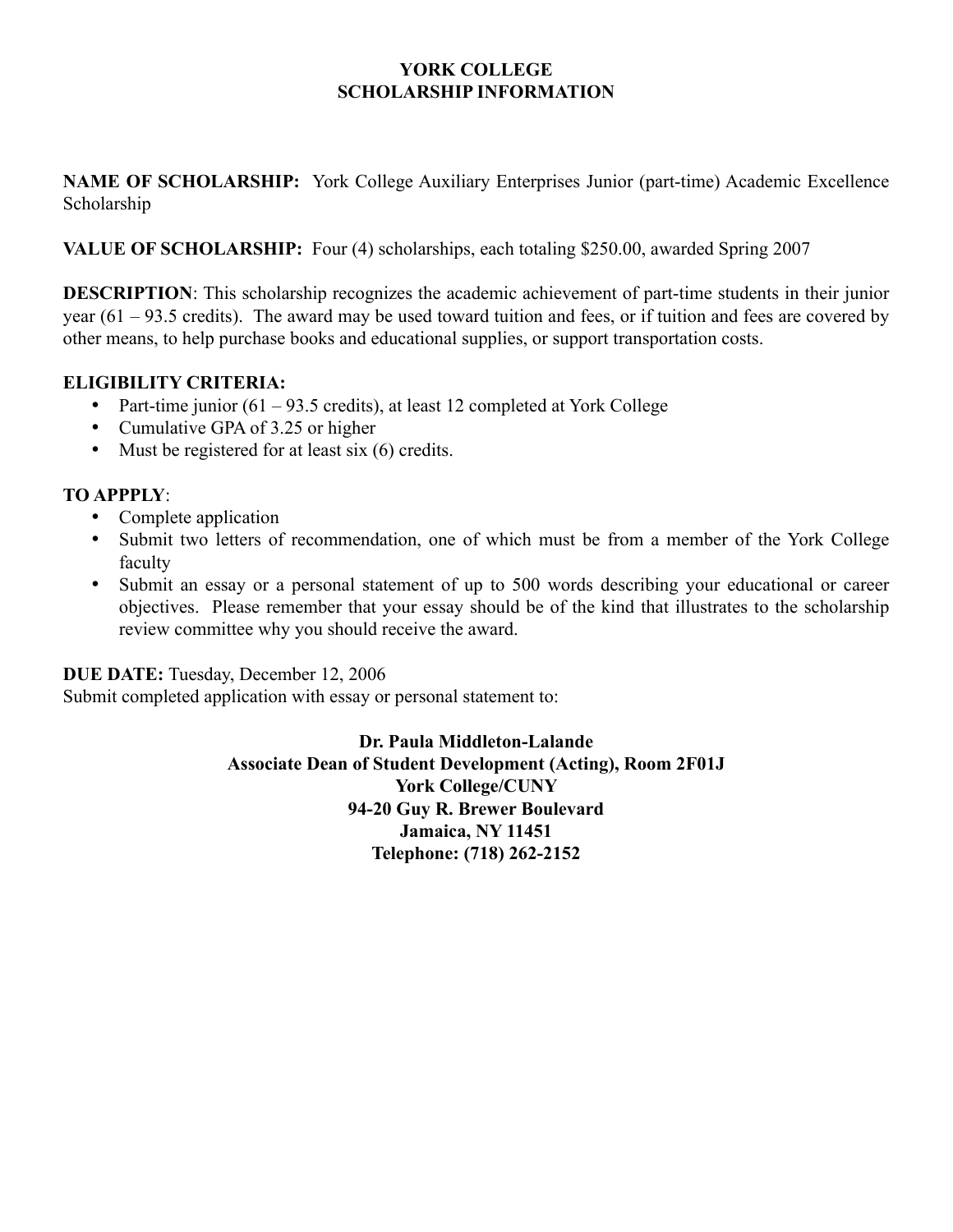**NAME OF SCHOLARSHIP:** York College Auxiliary Enterprises Sophomore (full-time) Academic Excellence Scholarship

### **VALUE OF SCHOLARSHIP:** Six (6) scholarships, each totaling \$500.00, awarded Spring 2007

**DESCRIPTION**: This scholarship recognizes the academic achievement of full-time students in their sophomore year (28 – 60.5 credits). The award may be used toward tuition and fees, or if tuition and fees are covered by other means, to help purchase books and educational supplies, or support transportation costs.

#### **ELIGIBILITY CRITERIA**:

- Full-time matriculated sophomore (28 60.5 credits), at least 12 completed at York College
- Cumulative GPA of 3.00 or higher.

### **TO APPPLY**:

- Complete application
- Submit two letters of recommendation, one of which must be from a member of the York College faculty
- Submit an essay or a personal statement of up to 500 words describing your educational or career objectives. Please remember that your essay should be of the kind that illustrates to the scholarship review committee why you should receive the award.

**DUE DATE:** Tuesday, December 12, 2006

Submit completed application with essay or personal statement to: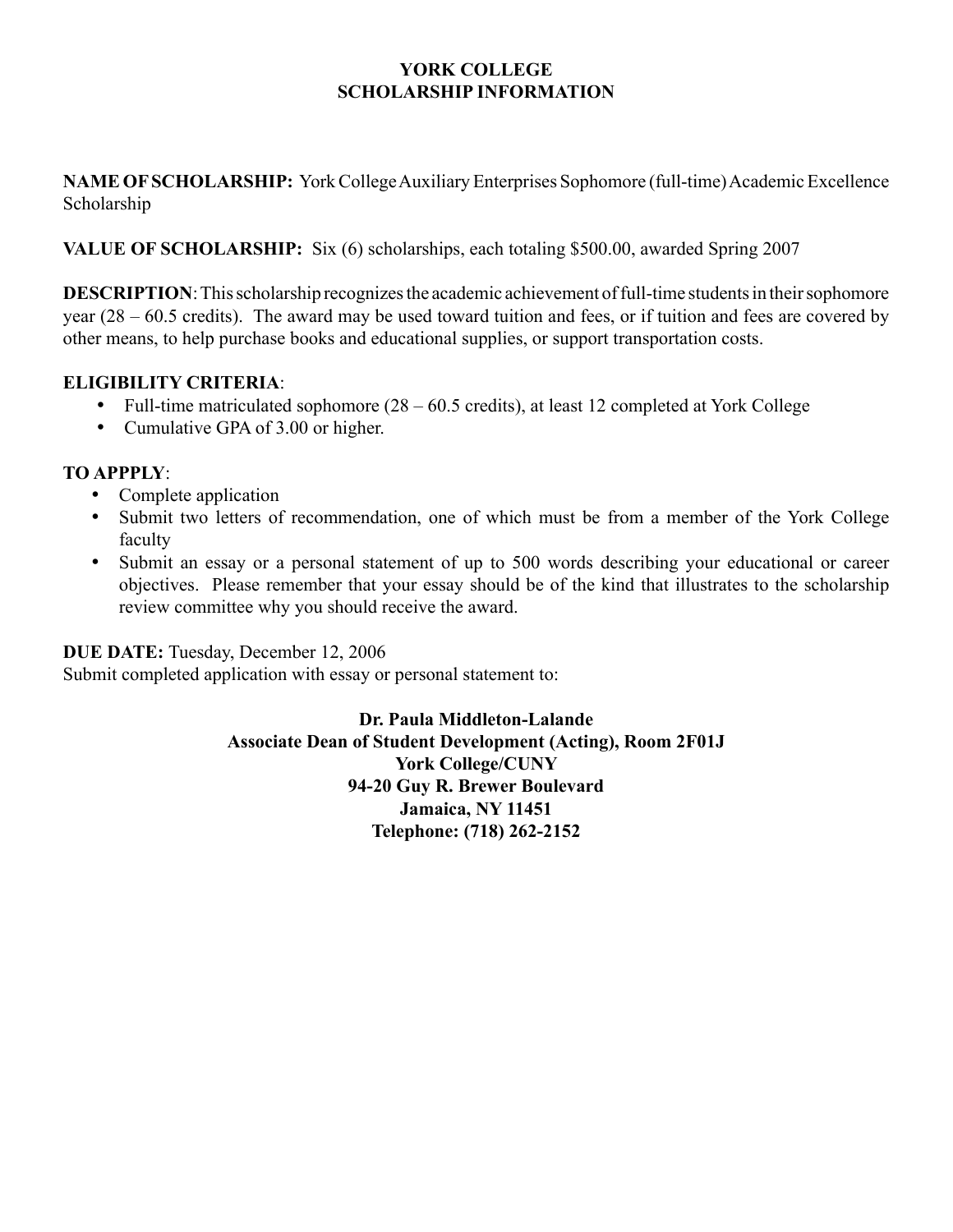**NAME OF SCHOLARSHIP:** York College Auxiliary Enterprises Sophomore (part-time) Academic Excellence Scholarship

**VALUE OF SCHOLARSHIP:** Four (4) scholarships, each totaling \$250.00, awarded Spring 2007

**DESCRIPTION**: This scholarship recognizes the academic achievement of part-time students in their sophomore year (28 – 60.5 credits). The award may be used toward tuition and fees, or if tuition and fees are covered by other means, to help purchase books and educational supplies, or support transportation costs.

### **ELIGIBILITY CRITERIA:**

- Part-time sophomore  $(28 60.5 \text{ credits})$ , at least 12 completed at York College
- Cumulative GPA of 3.00 or higher
- Must be registered for at least six (6) credits.

### **TO APPPLY**:

- Complete application
- Submit two letters of recommendation, one of which must be from a member of the York College faculty
- Submit an essay or a personal statement of up to 500 words describing your educational or career objectives. Please remember that your essay should be of the kind that illustrates to the scholarship review committee why you should receive the award.

#### **DUE DATE:** Tuesday, December 12, 2006

Submit completed application with essay or personal statement to: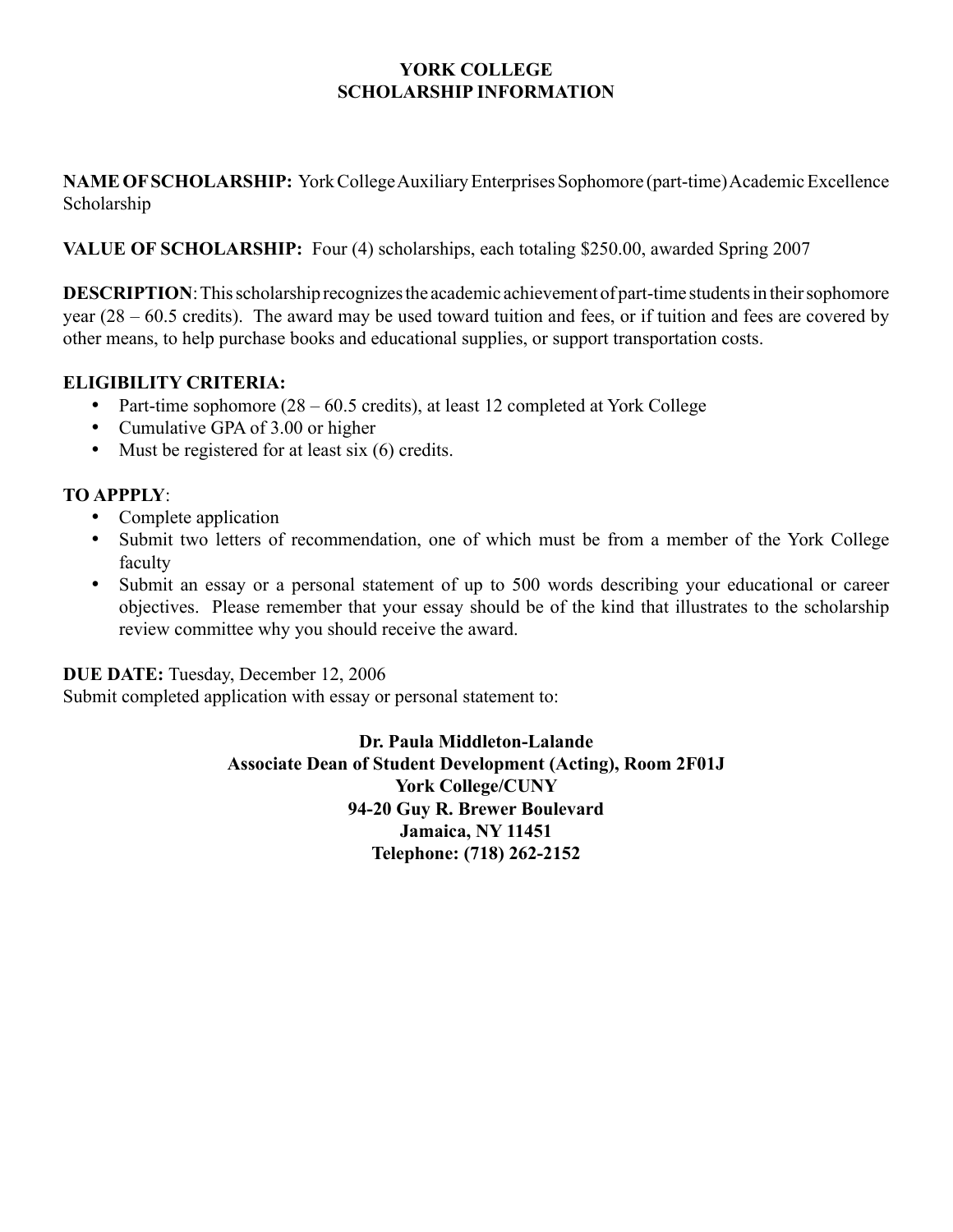# **NAME OF SCHOLARSHIP:** York College Auxiliary Enterprises Returning Student Scholarship

### **VALUE OF SCHOLARSHIP:** Four (4) scholarships, each totaling \$250.00, awarded Spring 2007

**DESCRIPTION**: This scholarship recognizes the academic achievement of students who stopped out for at least one year and have recently been readmitted to the college. The award may be used toward tuition and fees, or if tuition and fees are covered by other means, to help purchase books and educational supplies, or support transportation costs.

#### **ELIGIBILITY CRITERIA**:

- Completed at least one semester after readmission to the college
- Full-time matriculated student (minimum of 12 credits)
- Earned GPA of 3.25 or higher in the first semester after readmission
- Have not attended any post-secondary institution while stopped out.

# **TO APPPLY**:

- Complete application
- Submit two letters of recommendation, one of which must be from a member of the York College faculty
- Submit an essay or a personal statement of up to 500 words describing your educational or career objectives and why you want to return to York College. Please remember that your essay should be of the kind that illustrates to the scholarship review committee why you should receive the award.

# **DUE DATE:** Tuesday, December 12, 2006

Submit completed application with essay or personal statement to: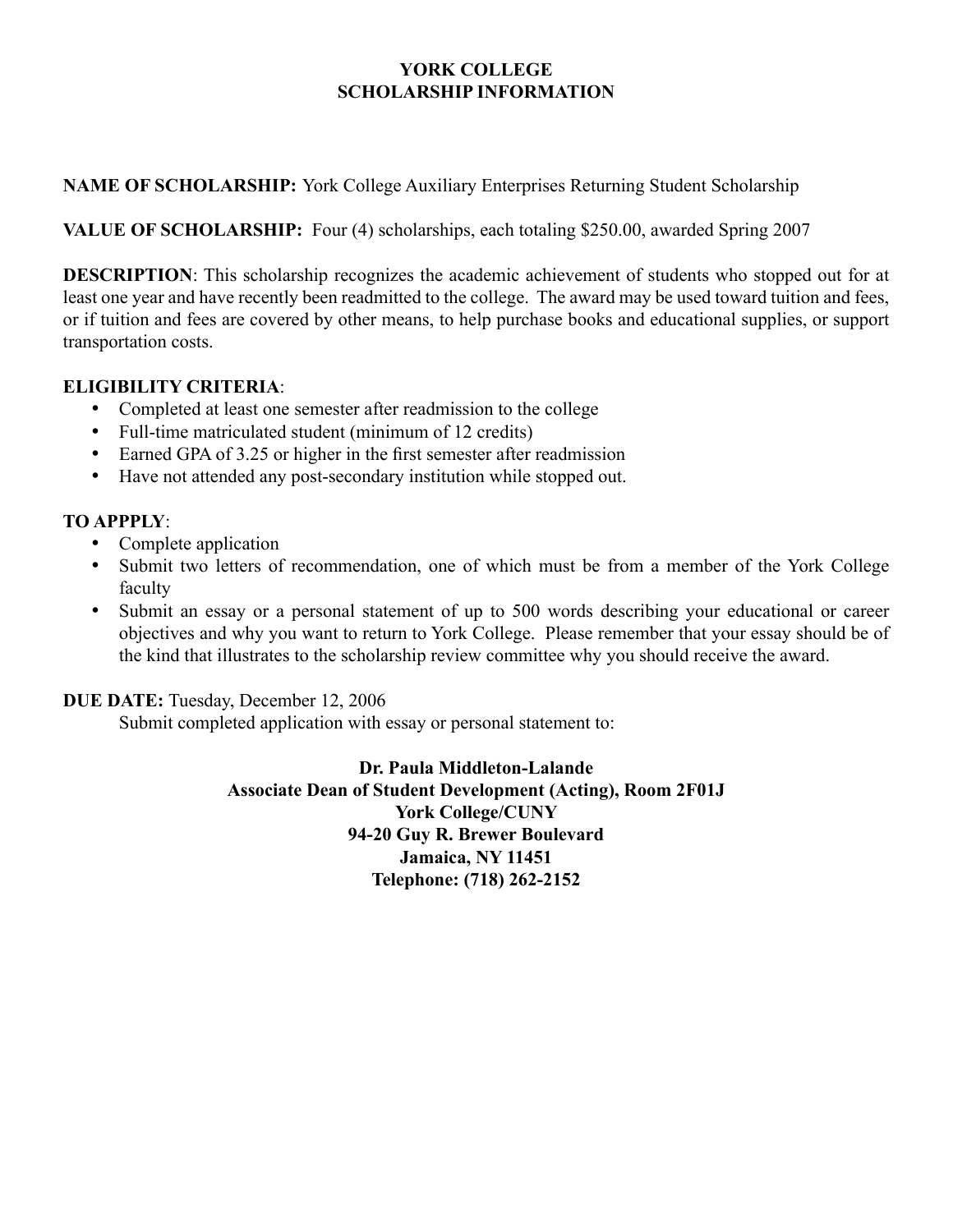**NAME OF SCHOLARSHIP:** York College Auxiliary Health and Physical Education Scholarship

**VALUE OF SCHOLARSHIP:** Two (2) awards of \$500 each, one male student and one female student, awarded Spring 2007

**DESCRIPTION**: This scholarship recognizes the academic achievement of full-time scholar athletes. The award may be used toward tuition and fees, or if tuition and fees are covered by other means, to help purchase books and educational supplies, or support transportation costs.

### **ELIGIBILITY CRITERIA:**

- Registered full-time student (minimum of 12 credits)
- At least sophomore standing (28 credits), at least 12 of which must be completed at York
- Cumulative GPA of 3.25 or higher
- Member of a York College Intercollegiate Team.

### **TO APPPLY**:

- Complete application
- Submit two letters of recommendation, one of which must be from a member of the York College faculty
- Submit an essay or a personal statement of up to 500 words describing your educational or career objectives. Please remember that your essay should be of the kind that illustrates to the scholarship review committee why you should receive the award.

#### **DUE DATE:** Tuesday, December 12, 2006

Submit completed application with essay or personal statement to: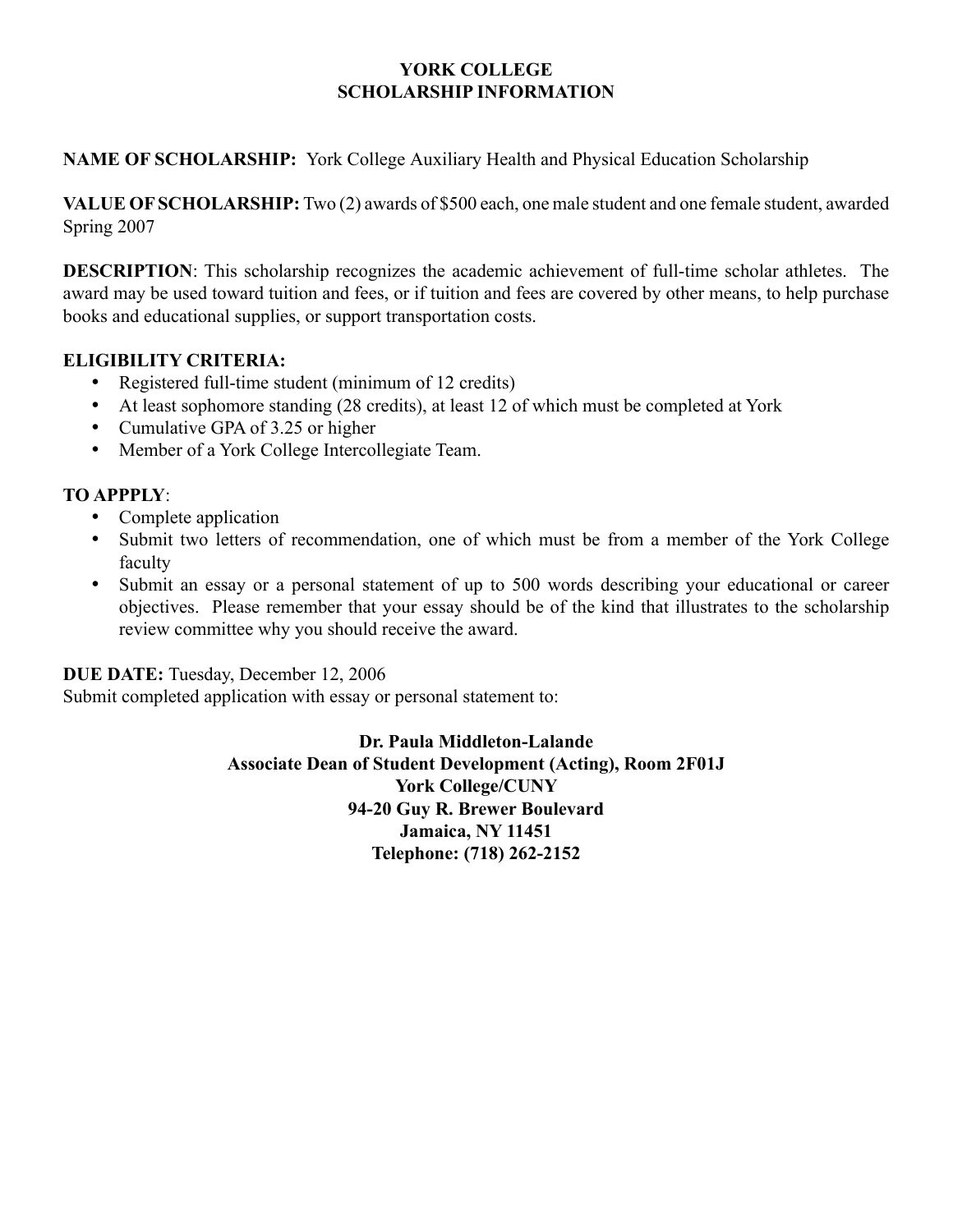### **NAME OF SCHOLARSHIP:** York College Auxiliary Extra Curricula Scholarship

# **VALUE OF SCHOLARSHIP:** Four (4) awards of \$225 each, awarded Spring 2007

**DESCRIPTION**: This scholarship recognizes the academic achievement of full-time students involved in extra curricular activities. The award may be used toward tuition and fees, or if tuition and fees are covered by other means, to help purchase books and educational supplies, or support transportation costs.

#### **ELIGIBILITY CRITERIA:**

- Registered full-time student (minimum or 12 credits)
- Cumulative GPA of 3.00 or higher
- Significant involvement in extracurricular activities.

#### **TO APPPLY**:

- Complete application
- Submit two letters of recommendation, one of which must be from a member of the York College faculty documenting extracurricular activity
- Submit an essay or a personal statement of up to 500 words describing your educational or career objectives and explaining how your extracurricular activities benefit York's student body and the community. Please remember that your essay should be of the kind that illustrates to the scholarship review committee why you should receive the award.

**DUE DATE:** Tuesday, December 12, 2006

Submit completed application with essay or personal statement to: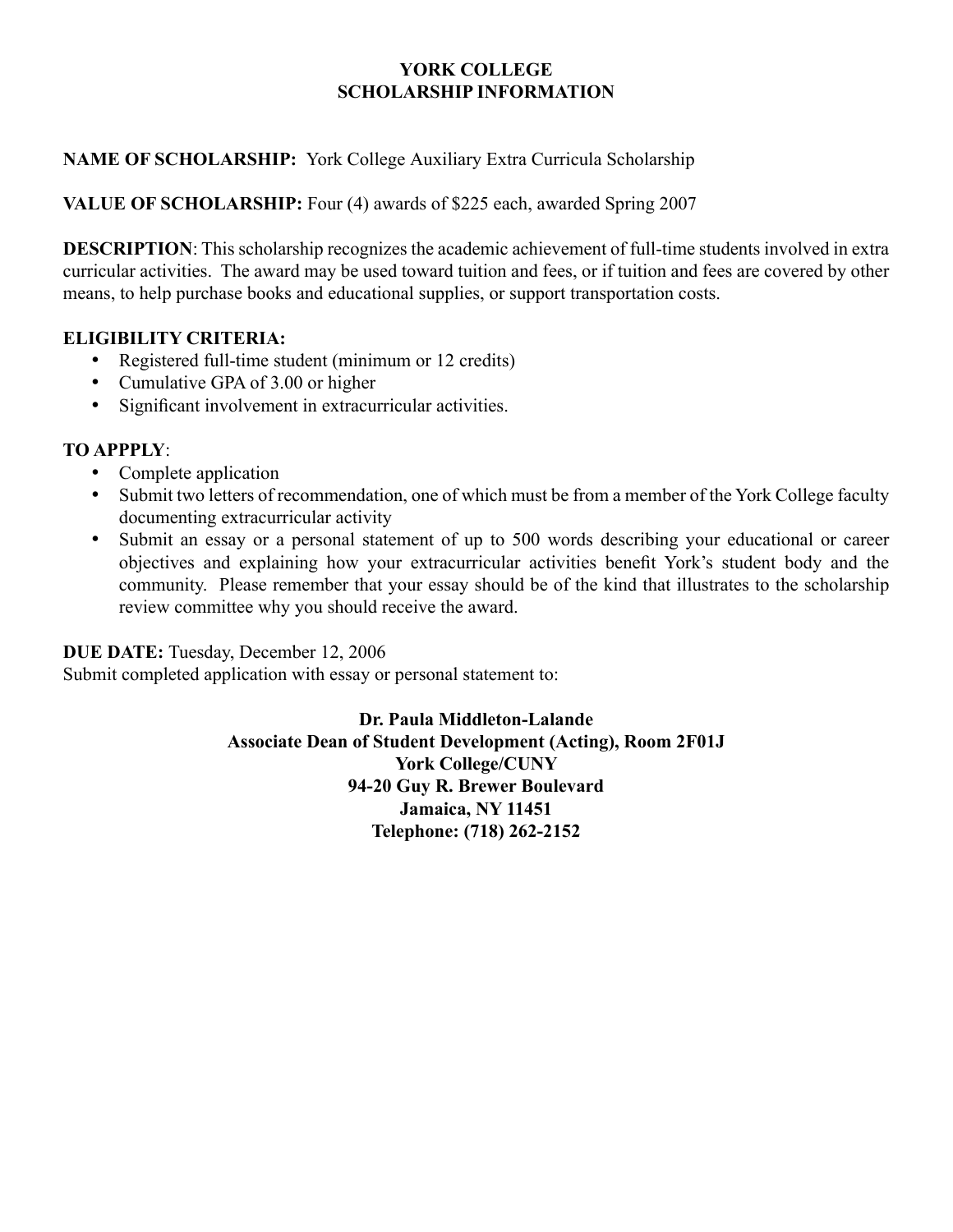#### **NAME OF SCHOLARSHIP:** York College Auxiliary Academic Improvement Scholarship

#### **VALUE OF SCHOLARSHIP:** Two awards of \$225 each, awarded Spring 2007

**DESCRIPTION**: This scholarship recognizes the academic achievement of full-time students who have demonstrated significant academic achievement from one semester to the next. The award may be used toward tuition and fees, or if tuition and fees are covered by other means, to help purchase books and educational supplies, or support transportation costs.

### **ELIGIBILITY CRITERIA:**

- Registered full-time student for at least two semesters (minimum of 12 credits)
- GPA increased by at least one half (.5) percentage point from one semester to the next.

### **TO APPPLY**:

- Complete application
- Submit two letters of recommendation, one of which must be from a member of the York College faculty
- Submit an essay or a personal statement of up to 500 words describing your educational or career objectives. Please remember that your essay should be of the kind that illustrates to the scholarship review committee why you should receive the award.

**DUE DATE:** Tuesday, December 12, 2006

Submit completed application with essay or personal statement to: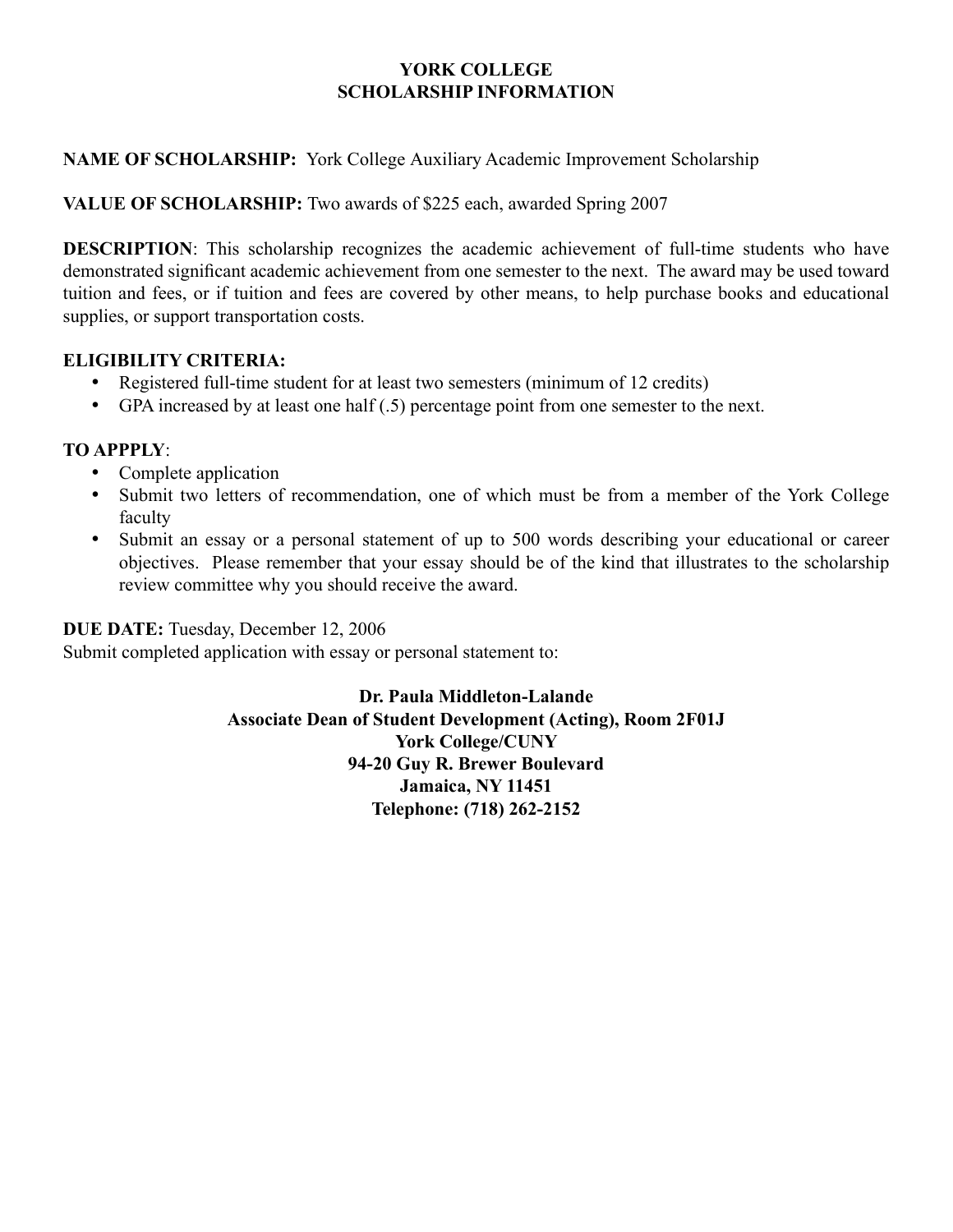### **NAME OF SCHOLARSHIP:** York College Auxiliary Enterprises Veteran Student Scholarship

### **VALUE OF SCHOLARSHIP:** Four (4) scholarships, each totaling \$200.00, awarded Spring 2007

**DESCRIPTION**: This scholarship recognizes the academic achievement of sophomores, junior or seniors who are veterans of either the US military, Coast Guard or National Guard. The award may be used toward tuition and fees, or if tuition and fees are covered by other means, to help purchase books and educational supplies, or support transportation costs.

### **ELIGIBILITY CRITERIA**:

- Honorable discharge
- Full-time matriculated student (minimum of 12 credits)
- Sophomore 28 credits, at least 12 completed at York College
- Junior 61 credits, at least 12 completed at York College
- Senior 94 credits, at least 24 completed at York College
- Cumulative GPA of 3.25 or higher.

### **TO APPPLY**:

- Complete application
- Submit two letters of recommendation, one of which must be from a member of the York College faculty
- Submit an essay or a personal statement of up to 500 words describing your educational or career objectives. Please remember that your essay should be of the kind that illustrates to the scholarship review committee why you should receive the award.

#### **DUE DATE:** Tuesday, December 12, 2006

Submit completed application with essay or personal statement to: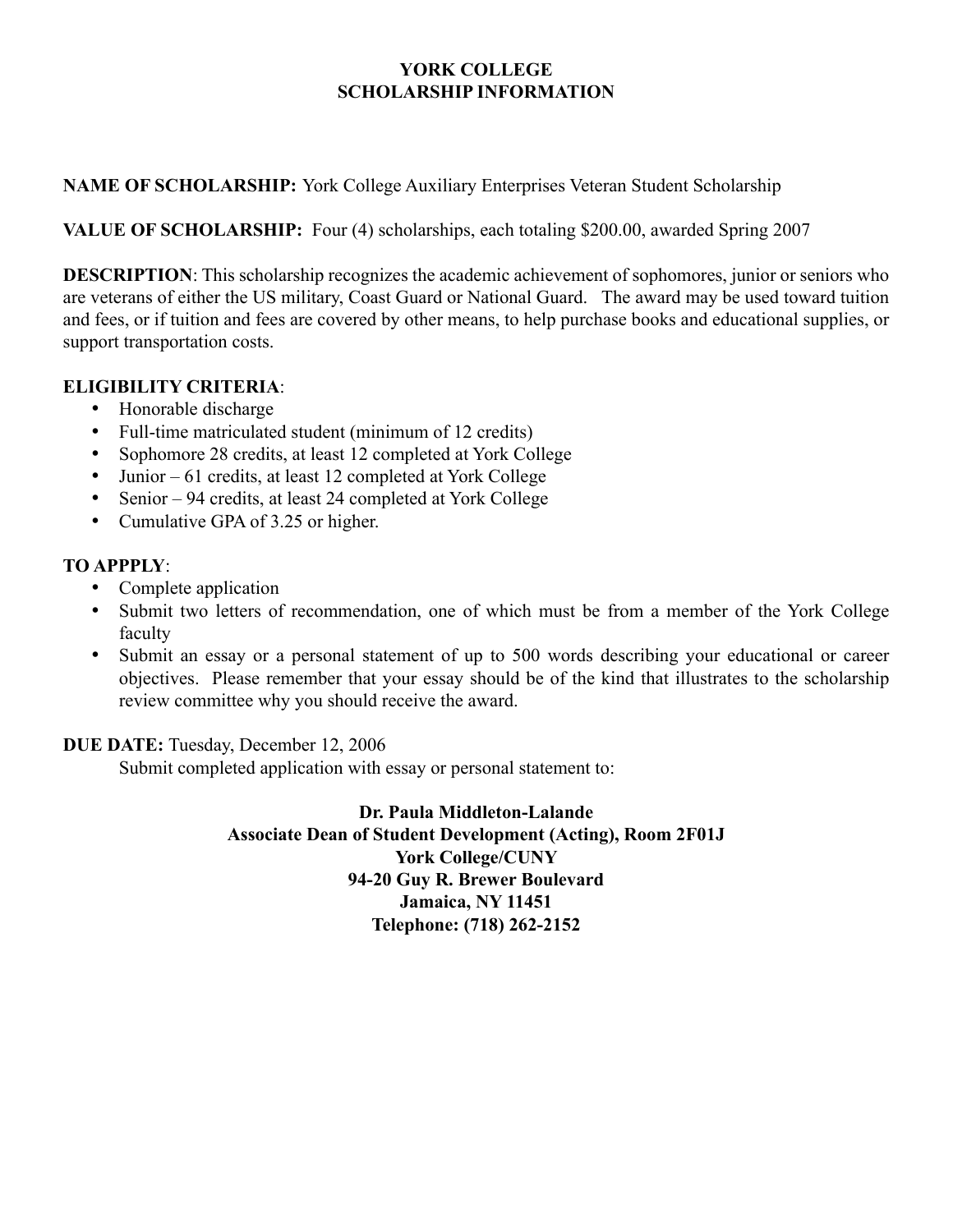**NAME OF SCHOLARSHIP:** York College Presidential Academic Retention Scholarship

**VALUE OF SCHOLARSHIP**: Three one time awards of \$750.00 each, awarded Spring 2007

**DESCRIPTION:** A new scholarship awarded to high achieving continuing students. Awards will be effective in spring 2007.

#### **ELIGIBILITY CRITERIA:**

- Full time continuing student with 60 or more credits
- Matriculated in any Business major
- GPA of 3.50 or higher
- Passed the CPE examination
- Show evidence of financial need.

### **TO APPPLY**:

- Complete application
- Submit two letters of recommendation, one of which must be from a member of the York College faculty
- Submit an essay or a personal statement of up to 500 words describing your educational or career objectives. Please remember that your essay should be of the kind that illustrates to the scholarship review committee why you should receive the award.

# **DUE DATE:** Tuesday, December 12, 2006

Submit completed application with essay or personal statement to: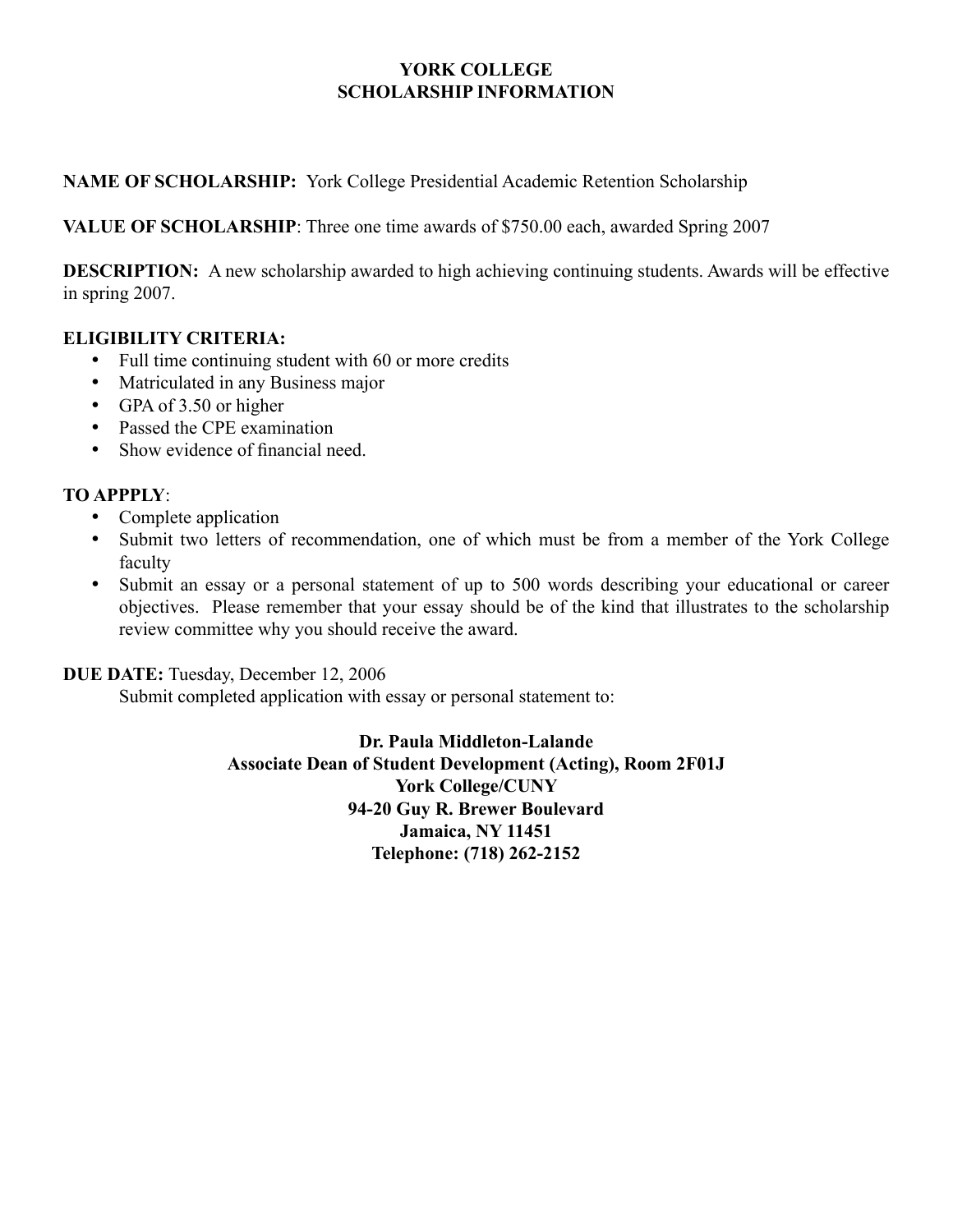#### **NAME OF SCHOLARSHIP**: New York State World Trade Center Memorial Scholarships

#### **VALUE OF SCHOLARSHIP:**

World Trade Center Memorial Scholarships provide funds to help meet the cost of attending college. The award covers up to four years of full-time undergraduate study (or five years in an approved five-year bachelor's degree program) and includes the following components:

At CUNY the actual tuition and mandatory educational fees; actual room and board charged to students living on campus or an allowance for room and board for commuter students; and allowances for books, supplies and transportation.

#### *In all cases, the total of all aid received by the recipient cannot exceed the student's cost of attendance.*

Payment will be made to the school on behalf of students upon certification of eligibility.

#### **DESCRIPTION:**

The World Trade Center Memorial Scholarship guarantees access to a college education for the families and financial dependents of innocent victims who died or were severely and permanently disabled as a result of the September 11, 2001 terrorist attacks on the United States of America and rescue and recovery efforts.

#### **ELIGIBILITY CRITERIA:**

- Children, spouses and financial dependents of deceased or severely and permanently disabled victims of the Sept. 11, 2001 terrorist attacks on the United States or the subsequent rescue and recovery operations. This includes victims at the World Trade Center site, Pentagon or on flights 11, 77, 93, or 175 and,
- Survivors of the terrorist attacks who are severely and permanently disabled as a result of injuries sustained in the attacks or rescue and recovery operations.

#### **TO APPLY:**

Print a copy of the [New York State World Trade Center Memorial Scholarship Application](http://www.hesc.com/Forms/WTC_scholarship_form.html) and submit it with the necessary documentation to: HESC Scholarship Unit, 99 Washington Ave., Albany, NY 12255. A description of the required documentation is included in the **[application instructions](http://www.hesc.com/Forms/WTC_scholarship_inst.html)**. Once eligibility has been established, the student must submit an application for payment by May 1 of the academic year for which payment of the scholarship is sought. Application for payment is made by filing the [Free Application for](http://www.hesc.com/bulletin.nsf/ExternalPage?OpenFrameset&u=http://www.fafsa.ed.gov/)  [Federal Student Aid](http://www.hesc.com/bulletin.nsf/ExternalPage?OpenFrameset&u=http://www.fafsa.ed.gov/)(FAFSA) and the Express TAP Application (ETA).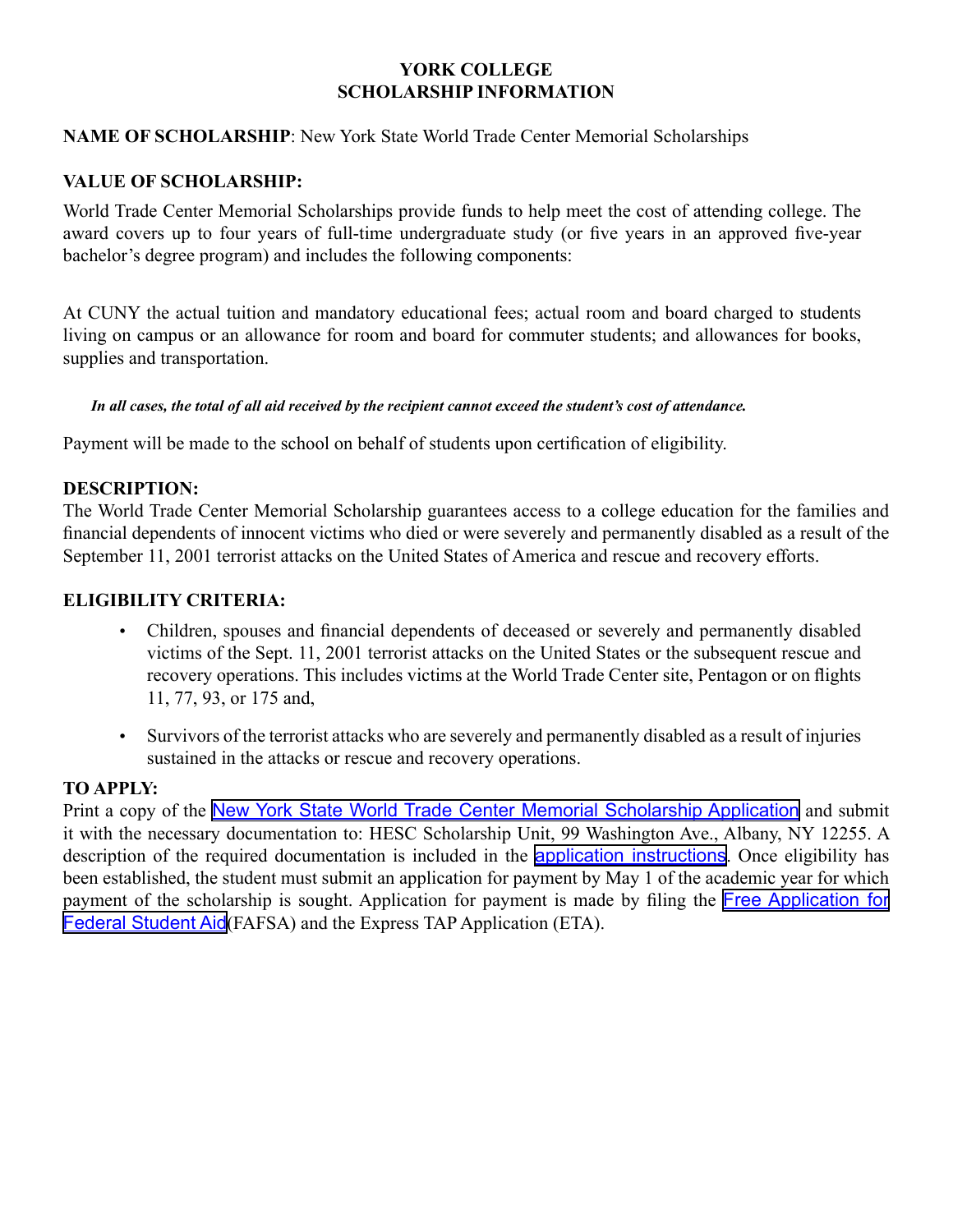#### **NAME OF SCHOLARSHIP:** ING Direct Kids Scholarship Fund

#### **VALUE OF SCHOLARSHIP:**

An eligible student who remains in good academic standing may receive funds for a maximum of 10 semesters. The University will set the award amounts, based on its regular financial aid calculations.

#### **DESCRIPTION:**

The ING DIRECT Kids Foundation established a 9/11 Scholarship Fund to assist CUNY part-time matriculated undergraduate students whose parent(s) died or were severely injured in the September 11, 2001 Attack on America.

#### **ELIGIBILITY CRITERIA:**

You are eligible if you are a part-time matriculated undergraduate student and a child of a severely injured or deceased victim of the September 11, 2001 Attack on America. You do not need to be a resident of New York or a U.S. Citizen or Permanent Resident of the United States.

All applicants for this scholarship must file a Free Application for Federal Student Aid ([FAFSA](http://www.fafsa.ed.gov/)) and be in good academic standing in accordance with college and university policy for academic standing. Eligibility for funding is limited to ten semesters.

**TO APPLY:**

For further information contact:

Bill Mack at [bmack@uapc.cuny.edu](mailto:bmack@uapc.cuny.edu) **CUNY OFFICE OF STUDENT FINANCIAL ASSISTANCE 1114 AVENUE OF THE AMERICAS FL15 NEW YORK, NY 10036.**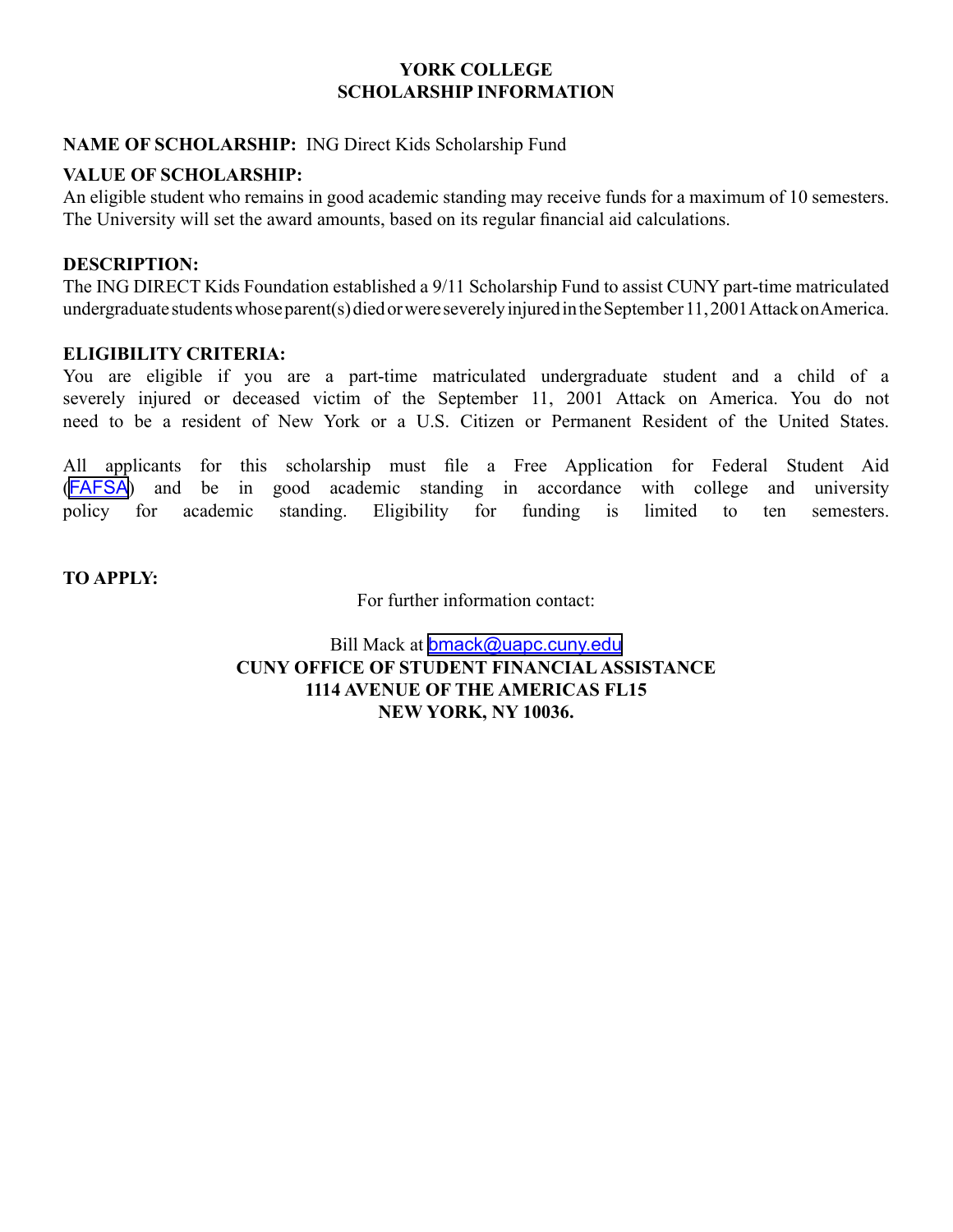#### **NAME OF SCHOLARSHIP:** Women's Forum Inc.

### **VALUE OF SCHOLARSHIP**: \$5,000

**DESCRIPTION:** To encourage mature women to realize their own potential and to contribute significantly to their communities. Awards will be given o women who, after interrupting their education, are now pursuing undergraduate college degrees.

#### **ELIGIBILITY CRITERIA:**

- Women over the age of 35 whom, after an interruption in their education, are now pursing undergraduate college degrees.
- Reside in New York City
- Have attended a college in New York City during the 2005-2006 academic year and be enrolled for at least 6 credits in the 2006-2007 academic year
- Have at least one additional semester to complete graduation requirements after June 2007.

#### **TO APPLY:**

- Application (available at: www.wfnewyork.org, go to Education Fund)
- Describe in an essay of no more than 500 words:
	- o Motivation,
	- o Interest in a specific area, such as public service, art, athletics, business, science, etc.,
	- o Financial need and how this award will help,
	- o Career goals.

#### **DUE DATE**: December 1, 2006

Submit application and accompanying information to:

**Women's Forum Inc. 6 East 39th Street, 6th Floor New York, NY 10016**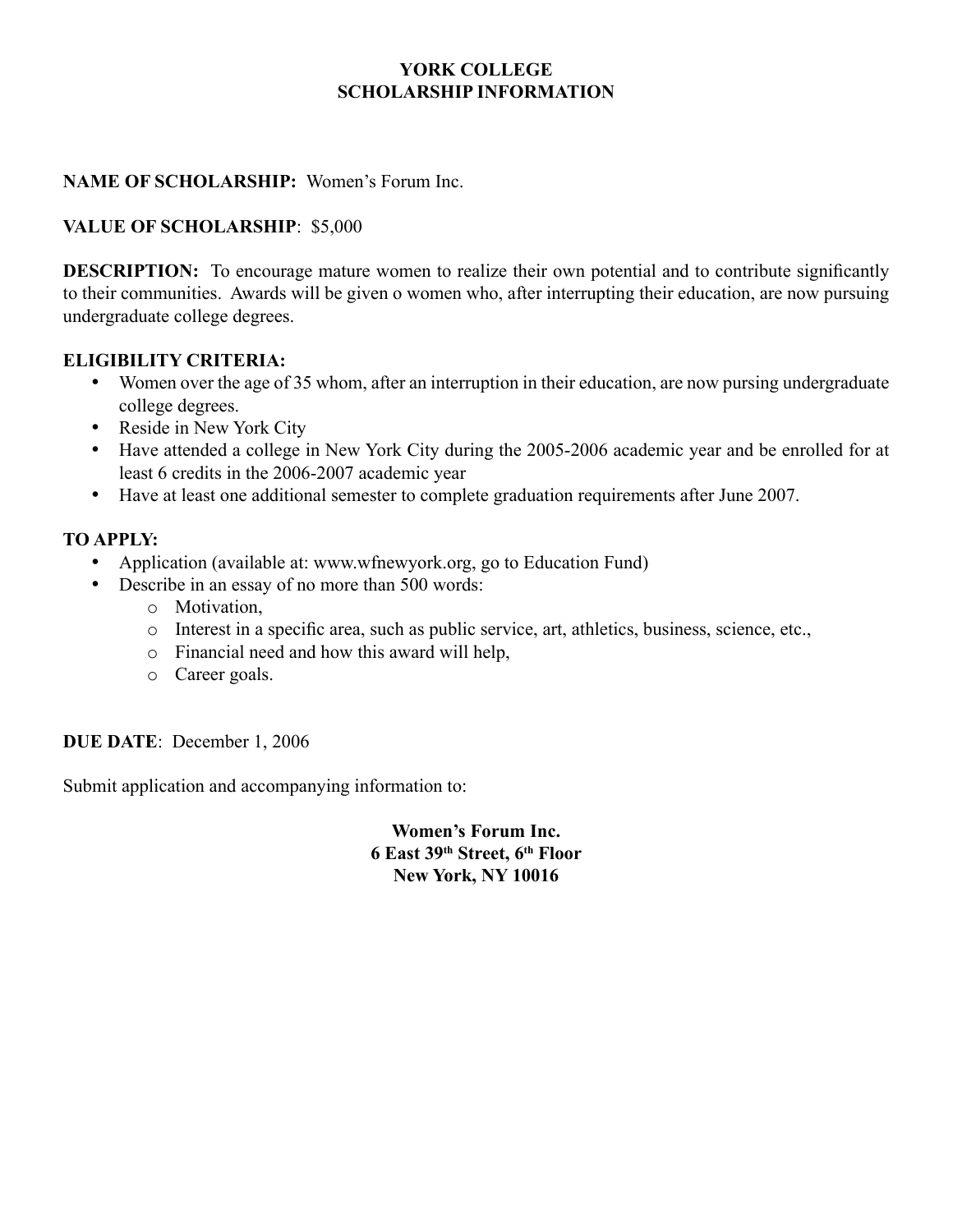# **NAME OF SCHOLARSHIP**: **Morris K. Udall Undergraduate Scholarships**

**VALUE OF SCHOLARSHIP:** Six (6) scholarships of up to \$5,000 and honorable mentions on the basis of merit to sophomore and junior level college students.

#### **DESCRIPTION:**

The Udall Foundation seeks future leaders across a wide spectrum of environmental fields, including policy, engineering, science, education, urban planning and renewal, business, health, justice, and economics. The Foundation also seeks future Native American and Alaska Native leaders in public and community health care, tribal government, and public policy affecting Native American communities, including land and resource management, economic development, and education.

Scholarships are offered in any of three categories:

- To students who have demonstrated commitment to careers related to the environment; or
- To Native American and Alaska Native students who have demonstrated commitment to careers related to tribal public policy; or
- To Native American and Alaska Native students who have demonstrated commitment to careers related to Native health care.

See: http://www.udall.gov/udall.asp?link=200

# **ELIGIBILITY CRITERIA**:

- Be a matriculated sophomore or junior-level student at a two-year or four-year institution of higher education, pursuing a bachelor's or associate's degree during the 2006-2007 academic year. "Sophomore" is defined as a student who intends at least two more years of full-time undergraduate study beginning in fall 2007. "Junior" is defined as a student who intends at least one more year of full-time undergraduate study beginning in fall 2007. *(Students may apply for funding in both their sophomore and junior years; 3rd time applicants, however, will not be eligible.)*
- Be committed to a career related to the environment, OR committed to a career in tribal public policy OR Native American health care (only Native Americans and Alaska Natives\* are eligible to apply in tribal public policy or Native American health care). Native American students studying tribal public policy or native health do not need to demonstrate commitment to the environment. Likewise, students pursuing environmentally related careers do not need to be Native American, nor do they need to demonstrate commitment to tribal public policy or Native health.
- Have a college grade-point average of at least a "B" or the equivalent.
- Be pursuing full-time study during the 2007-2008 academic year.
- Be a U.S. citizen, U.S. national, or U.S. permanent resident.

#### **Continued on Next Page....**